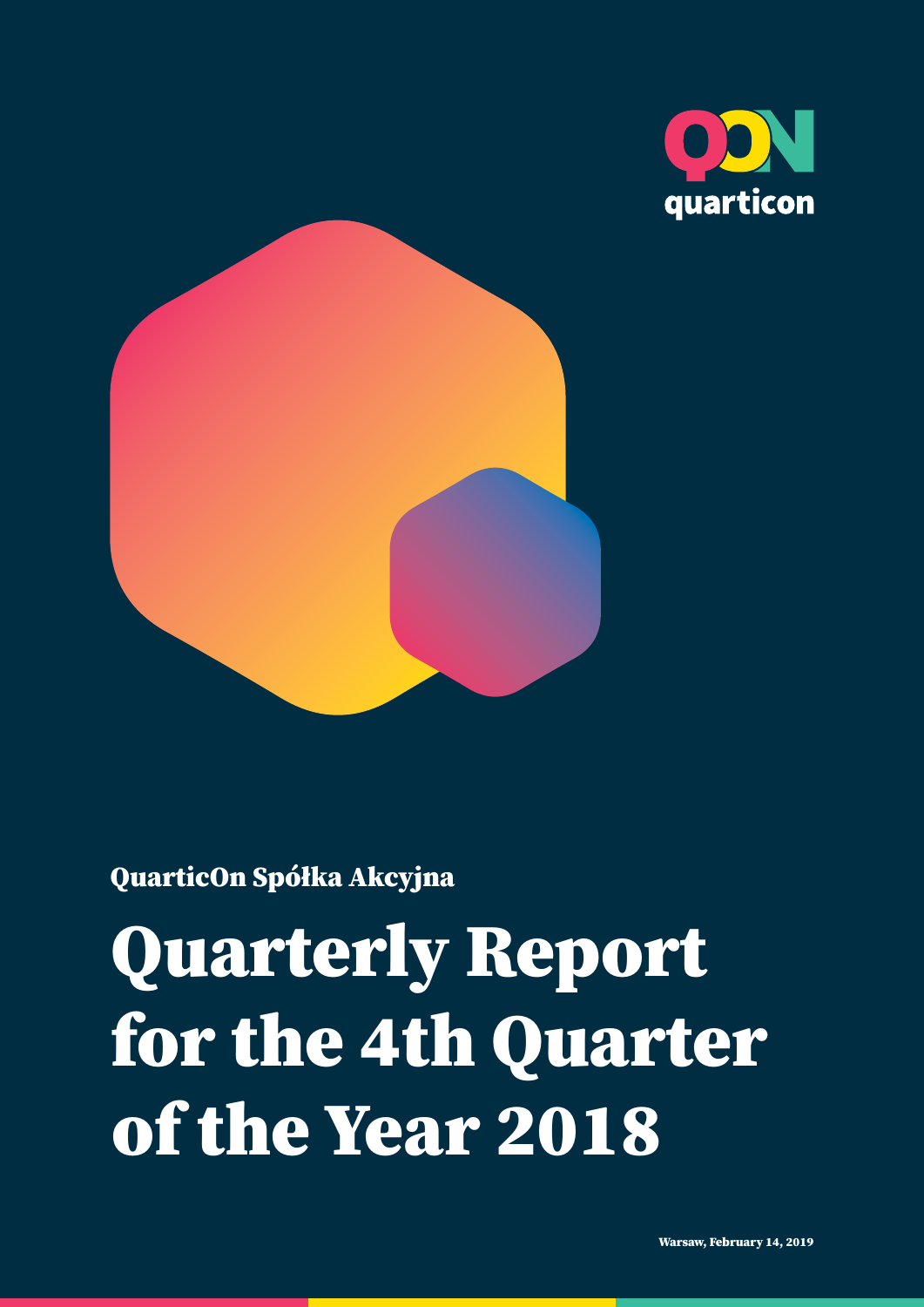## Table of contents

| 1              |     | Key financial data (four quarters 2018 cumulated)                                                                                                                                                                                      | $\overline{2}$          |
|----------------|-----|----------------------------------------------------------------------------------------------------------------------------------------------------------------------------------------------------------------------------------------|-------------------------|
| $\overline{2}$ |     | Fourth quarter 2018 key information and data                                                                                                                                                                                           | $\overline{\mathbf{4}}$ |
|                | 2.1 | Organisational and strategic development example and all and strategic development                                                                                                                                                     | $\sqrt{5}$              |
|                | 2.2 | The market in Poland (74% of sales in the quarter) _____________________________                                                                                                                                                       | $\boldsymbol{6}$        |
|                | 2.3 | Foreign markets (26% of sales in the quarter) [19] Market Allen and Market Allen and Market Allen Allen and Ma                                                                                                                         | $\overline{7}$          |
|                | 2.4 | Marketing and promotional activities <b>Articular Executive Control and Articular Control of Articular Control Control of Articular Control of Articular Control of Articular Control of Articular Control of Articular Control </b>   | $\bf{8}$                |
|                | 2.5 | Average revenue per customer (ARPC) and value churn ____________________________                                                                                                                                                       | 9                       |
|                | 2.6 | Development works (R&D) example and the contract of the contract of the contract of the contract of the contract of the contract of the contract of the contract of the contract of the contract of the contract of the contra         | $\boldsymbol{9}$        |
| 3              |     | Information on the Company's subsidiaries <u>experience and the set of the set of the set of the set of the set of</u>                                                                                                                 | 11                      |
| 4              |     | Information on the Company's shareholder structure                                                                                                                                                                                     | $11\,$                  |
| 5              |     | Information on the number of persons employed by the issuer <b>EXAL ADIO ADDITION</b>                                                                                                                                                  | 12                      |
| 6              |     | Forecasts of financial results                                                                                                                                                                                                         | 13                      |
| 7              |     | Implementation of development activities presented in Information Memorandum (DI) ______                                                                                                                                               | 13                      |
| 8              |     | Shortened financial statement<br><u> 1980 - Johann Barn, fransk politik (d. 1980)</u>                                                                                                                                                  | 14                      |
|                | 8.1 | Introduction<br><u> 1989 - Johann Stoff, amerikansk politiker (* 1908)</u>                                                                                                                                                             | 14                      |
|                | 8.2 | Balance sheet also been also been also been also been also been also been also been also been also been also b                                                                                                                         | $15\,$                  |
|                | 8.3 | Profit and loss statement <b>contract and the contract of the contract of the contract of the contract of the contract of the contract of the contract of the contract of the contract of the contract of the contract of the co</b>   | 19                      |
|                | 8.4 | <u> 1989 - Johann Barn, mars and de Branch Barn, mars and de Branch Barn, mars and de Branch Barn, mars and de Br</u><br>Cash flow statement                                                                                           | 21                      |
|                | 8.5 |                                                                                                                                                                                                                                        | 23                      |
|                | 8.6 | Additional information (4 quarter of 2018)<br><u> and the contract of the contract of the contract of the contract of the contract of the contract of the contract of the contract of the contract of the contract of the contract</u> | 25                      |
|                | 8.7 |                                                                                                                                                                                                                                        | 26                      |
|                |     |                                                                                                                                                                                                                                        |                         |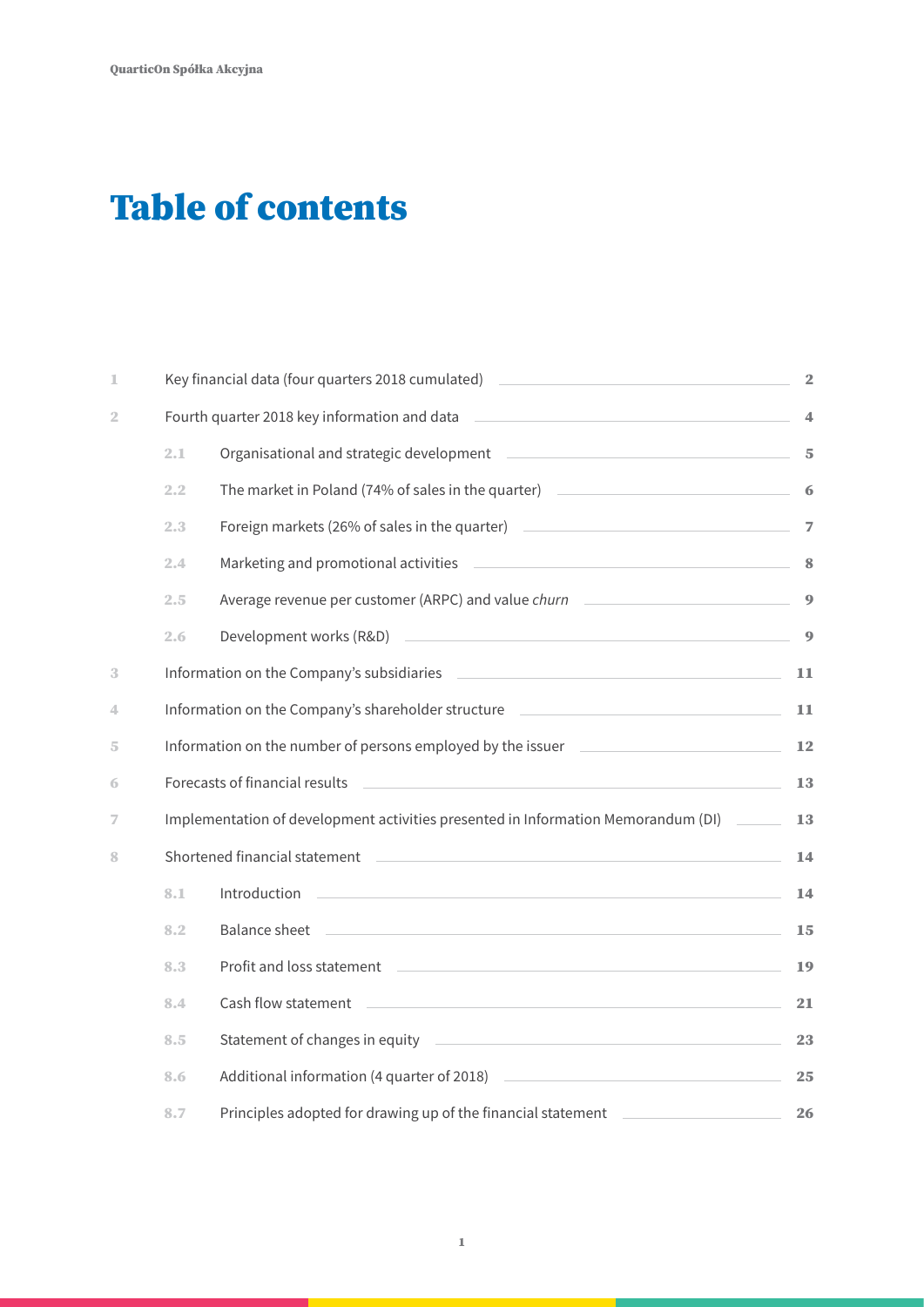## <span id="page-2-0"></span>1 Key financial data (four quarters 2018 cumulated)





| <b>Balance sheet (key items)</b>           |                     | in '000 PLN         |
|--------------------------------------------|---------------------|---------------------|
|                                            | As of<br>2018-12-31 | As of<br>2017-12-31 |
| Fixed assets                               | 8,900.4             | 6,577.9             |
| including intangible and legal assets      | 8,837.9             | 3,118.4             |
| Current assets                             | 5,283.5             | 1,143.7             |
| including short-term investments           | 3,879.0             | 246.0               |
| <b>TOTAL ASSETS</b>                        | 14,183.9            | 7,721.6             |
| Equity                                     | 10,201.3            | 4,740.9             |
| Liabilities and provisions for liabilities | 3,982.6             | 2,980.7             |
| including short term liabilities           | 3,733.0             | 1,293.0             |
| <b>TOTAL LIABILITIES</b>                   | 14,183.9            | 7,721.6             |

#### 2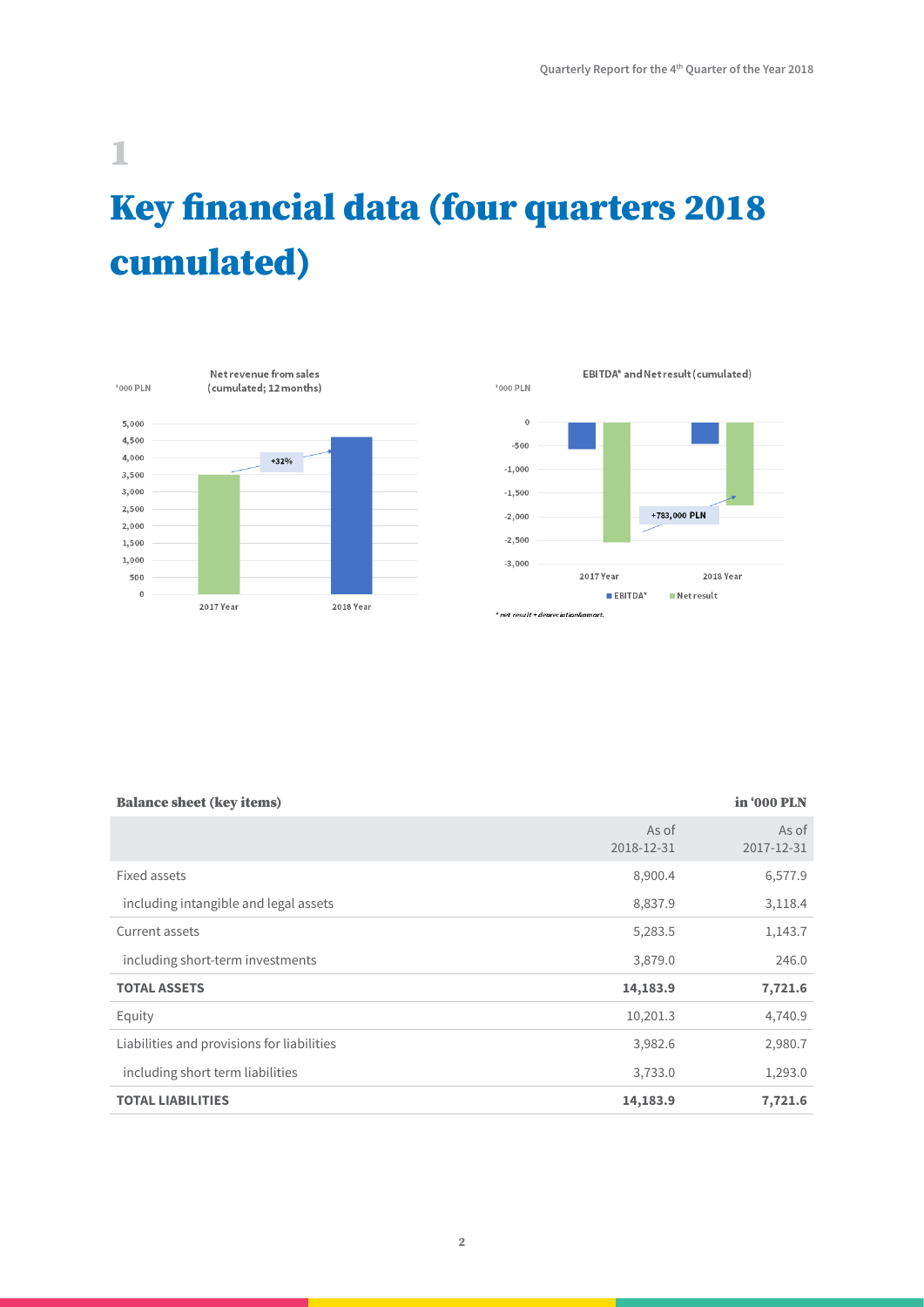#### Profit and loss statement (key items) in '000 PLN

|                                                 | Cumulated 2018<br>$(12$ months) | Cumulated 2017<br>$(12$ months) | change<br>$(2018 \text{ vs } 2017)$ |
|-------------------------------------------------|---------------------------------|---------------------------------|-------------------------------------|
| Net revenue from sales                          | 4,604.9                         | 3,488.5                         | 32.0%                               |
| Operating expenses                              | 6,131.3                         | 5,397.6                         | 13.6%                               |
| including depreciation and amortization         | 1,065.4                         | 1,343.6                         | $-20.7%$                            |
| <b>Profit (loss) on sales</b>                   | $-1,526.5$                      | $-1,909.1$                      | $-20.0%$                            |
| <b>EBITDA (based on profit (loss) on sales)</b> | $-461.1$                        | $-565.5$                        | $-18.5%$                            |
| Gross profit (loss)                             | $-1,765.7$                      | $-2,548.8$                      | $-30.7%$                            |
| Net profit (loss)                               | $-1,765.7$                      | $-2,548.8$                      | $-30.7%$                            |

| <b>Cash flow statement (key items)</b><br>in '000 PLN |                                 |                                 |  |  |
|-------------------------------------------------------|---------------------------------|---------------------------------|--|--|
|                                                       | Cumulated 2018<br>$(12$ months) | Cumulated 2017<br>$(12$ months) |  |  |
| Net profit (loss)                                     | $-1,765.7$                      | $-2,548.8$                      |  |  |
| Net cash flow from operating activities               | $-4,115.6$                      | $-3,711.3$                      |  |  |
| Net cash flow from financial activities               | 7,732.4                         | 2,880.4                         |  |  |
| Cash closing balance                                  | 3,879.0                         | 246.0                           |  |  |

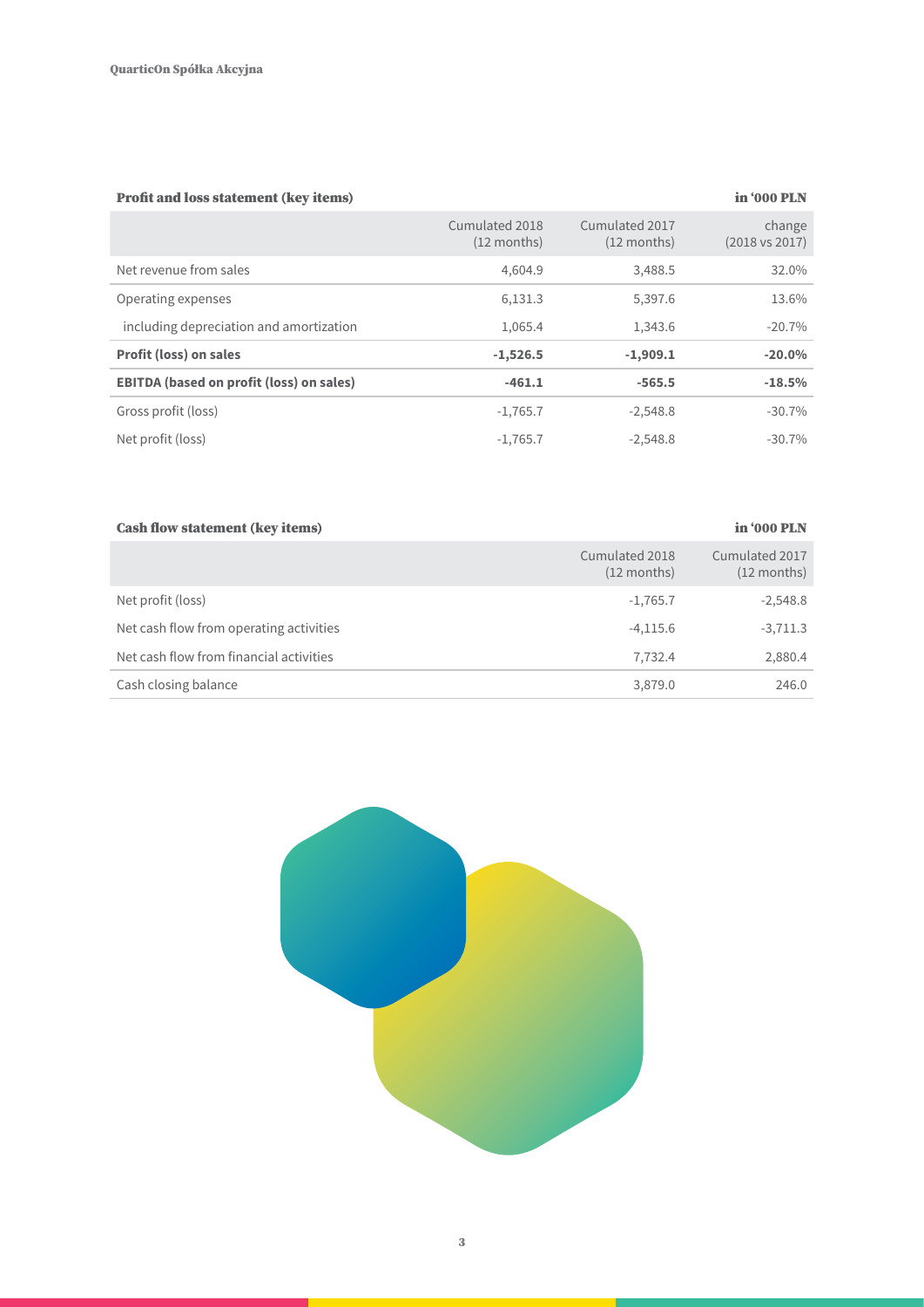## <span id="page-4-0"></span>2 Fourth quarter 2018 key information and data



The fourth quarter is usually one of the most important sales periods in e-commerce. Also in QuarticOn S.A. (hereinafter also referred to as QuarticOn, the Company) it is the quarter that generates the highest revenue per year. In this period, in 2018, the Company recorded 1.3 million zł sales, a result 17% higher than in the previous quarter and 19% better than the year before. The share of foreign sales amounted to 26% (in 2017 in the fourth quarter it amounted to 19%).

For QuarticOn, it was also a quarter of the largest investments in marketing activities and team building. For this reason, operating expenses (excluding amortization and depreciation) were 34% higher than in the third quarter of 2018 and 32% higher than in the fourth quarter of 2017. Concentration of expenditures in the last quarter of the year had an impact on EBITDA, which was lower than in earlier periods and amounted to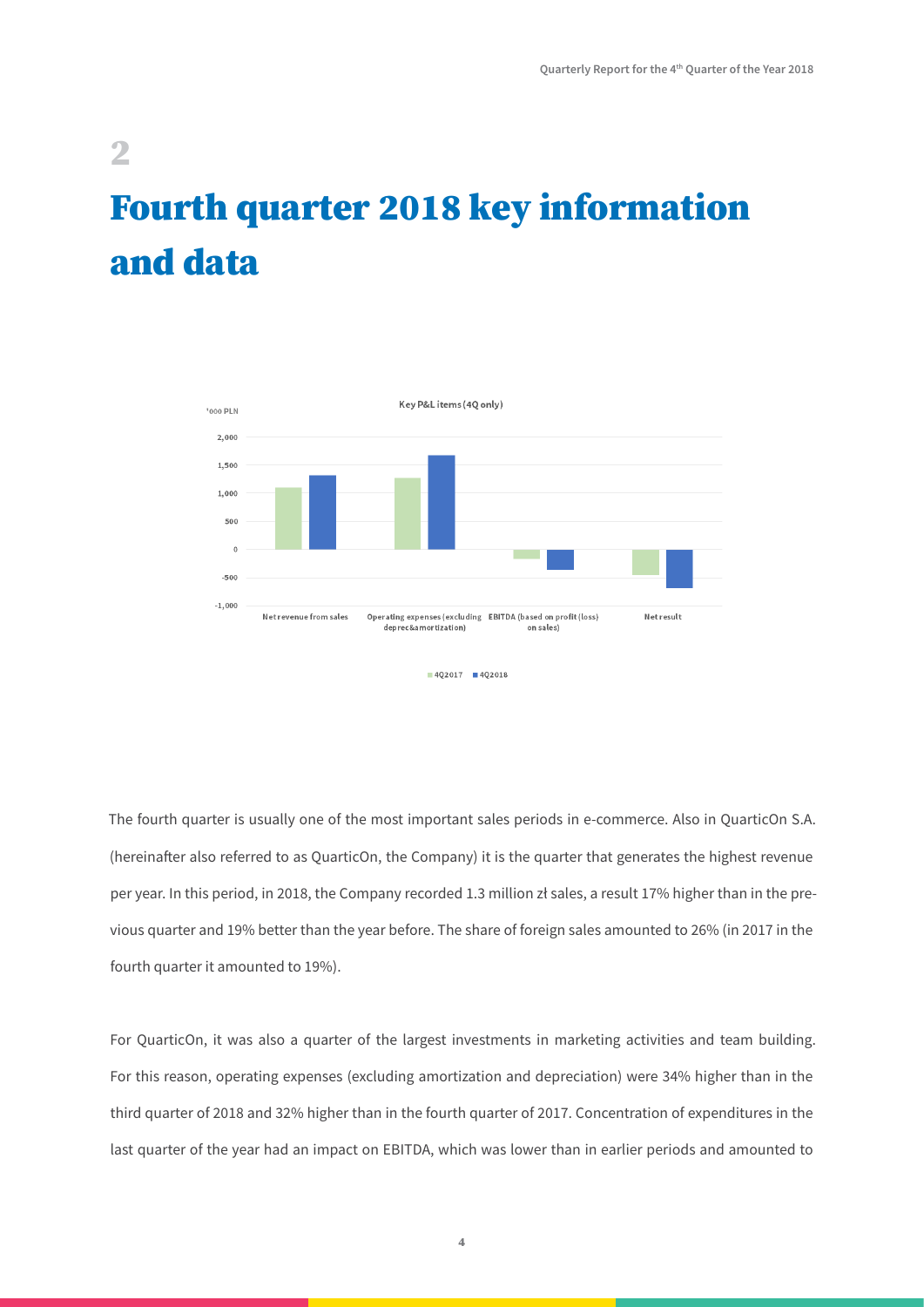-363 tPLN<sup>1</sup> for the fourth quarter (vs. -125 tPLN in the third quarter of 2018). The Company expects that the effects of these intensive actions will convert in sales in the subsequent quarters of 2019.

1 tPLN = thousands of PLN = '000 zł

### <span id="page-5-0"></span>2.1

## Organisational and strategic development

#### IPO

In the fourth quarter of 2018, the Company completed the IPO process (NewConnect), which allowed for the stock exchange debut on January 18, 2019.

#### **Organisation**

In the reporting period QuarticOn focused on expanding its organisation with a team of experts from: marketing, process management and IT developers. Expanding the team with the aforementioned persons will allow to carry out effective marketing activities in all sales channels and social media, as well as to optimize processes related to the preparation of new products and their subsequent implementation at clients' places

#### Processes

One of the priorities for the fourth quarter of 2018 was the implementation of changes in customer service and after-sales processes, which the newly created Customer Success Team is responsible for. The changes (implementation of new internal procedures and principles of contact with clients) allowed to bring together all information about the clients in one place, starting from their expectations, through the course of tests and implementation up to the final delivery of the service tailored to them. The Company has also prepared

5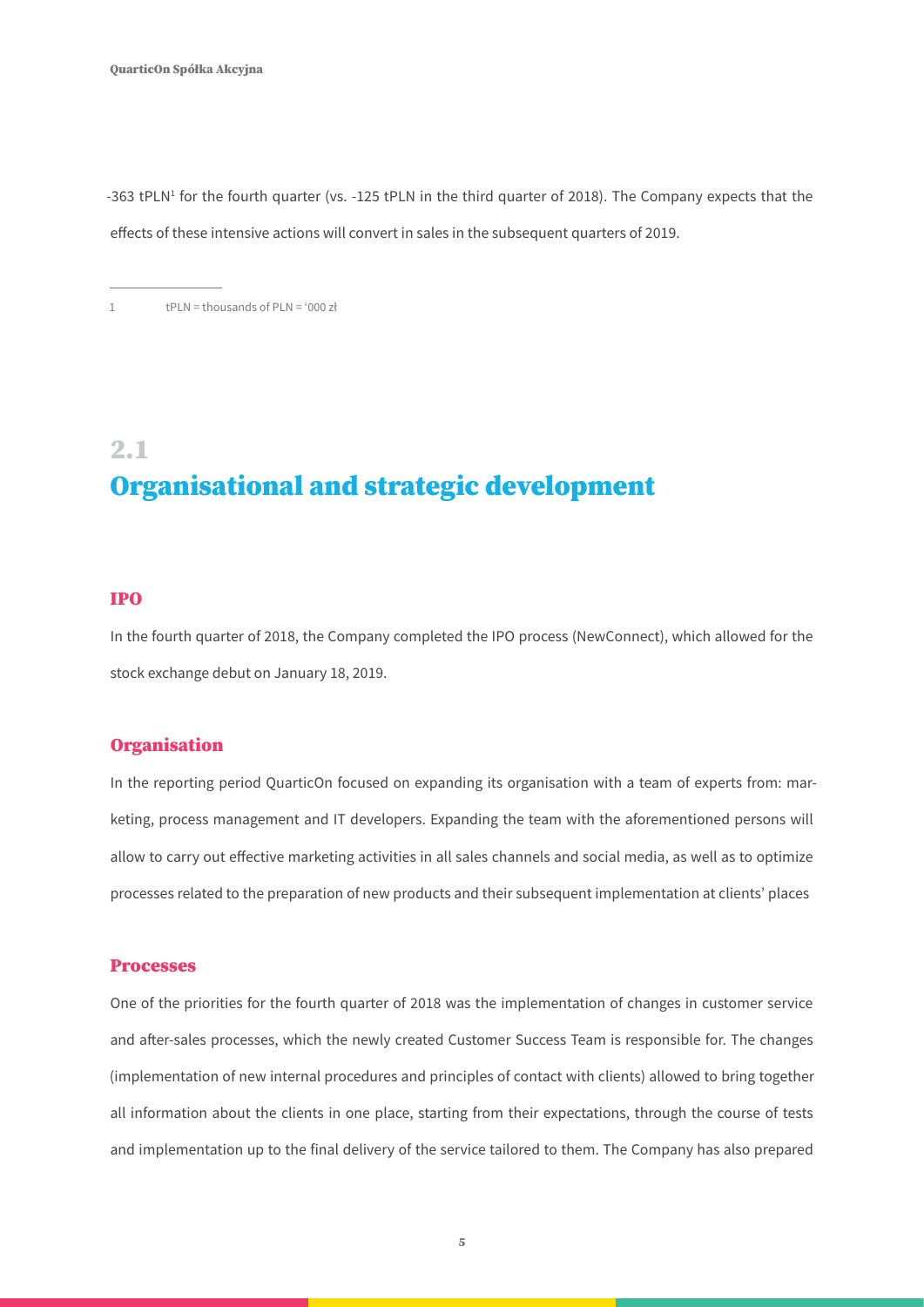a client "help center zone" in which there are necessary technical manuals, FAQs and professional materials. The key tasks of the CS team also include minimizing the churn level<sup>1</sup> and carrying out up-selling activities<sup>2</sup> and cross-selling<sup>3</sup>. The first effects of these sales activities are already visible in the fourth quarter of 2018 results (the sale of new functionalities and new services to existing customers), but it should be reasonably assumed that the results of these activities will have a significant impact on the second quarter of 2019 results.

- 1 The percentage indicator of lost sales.
- 2 Up-selling or offering new services to existing clients.
- 3 Selling complementary products.

## <span id="page-6-0"></span>2.2 The market in Poland (74% of sales in the quarter)

In the reporting period, 20 new stores joined the group of our clients, including several significant brands from the fashion sector. We have also introduced a new service in the form of website audits that allowed QuarticOn to share our expert knowledge about the performance of websites, which met with great interest in the segment of mid/smaller clients (implementation of recommendations on the website allows to optimize this sales channel and, as a result, to gain higher sales).

The Company continued its activities aimed at attracting customers from the B2B sector, which led to the start of a discussion with one of the most important entities delivering their service to this segment on the Polish market.

In the analysed period, QuarticOn also expanded the group of sales partners with three new agencies. Currently, our commercial activities are supported by over 20 agencies, which enables the company to have the

6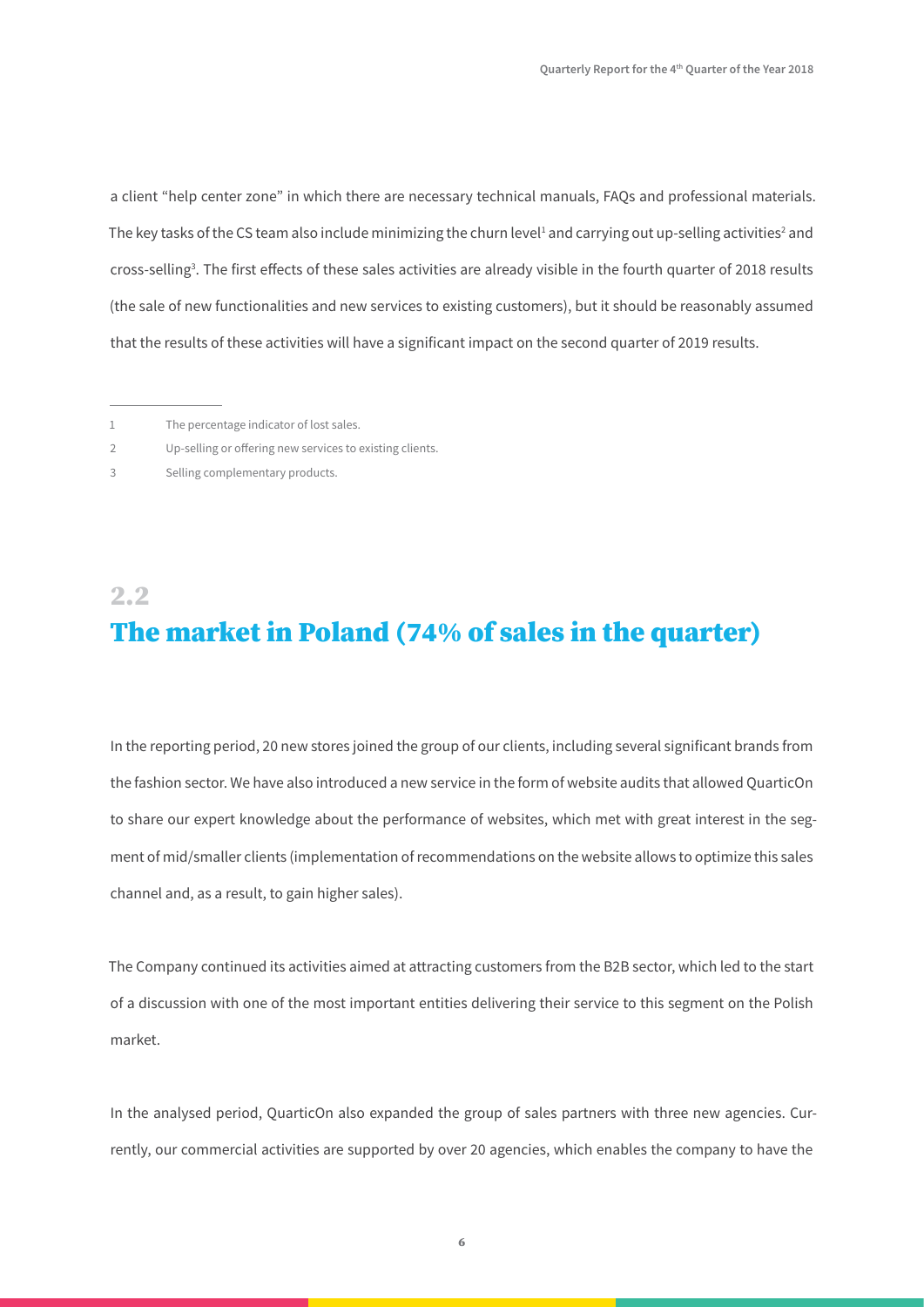opportunity to reach a larger group of potential customers quickly, and at the same time creates a common platform for joint marketing and product activities. The plans also include the set-up of a dedicated training platform for new entities starting cooperation.

Since the beginning of the fourth quarter of 2018, sales activities have been powered by the strong promotion in social media, which has had the aim to present QuarticOn as an expert on the e-commerce market, and should provide important support in the process of acquisition of new customers.

## <span id="page-7-0"></span>2.3 Foreign markets (26% of sales in the quarter)

The last quarter of 2018 featured significant activity on the British market. The company took part in large e-commerce events and participated in dedicated meetings with the groups of potential clients. The company assumes that thanks to these investments, the sales growth on the British market will be higher each quarter.

In the fourth quarter of 2018, the Czech and Slovak markets had already gained an 18% share of the total revenue of the Company. The implementation of services at Yves Rocher (CZ/SK) with completely new solutions and additional acquisition of three more stores on this market was the most important issues during this period. The company also continues intensive activities to acquire new business partners, including the e-platform group, which will allow for quick testing of new solutions dedicated to the selfservice segment.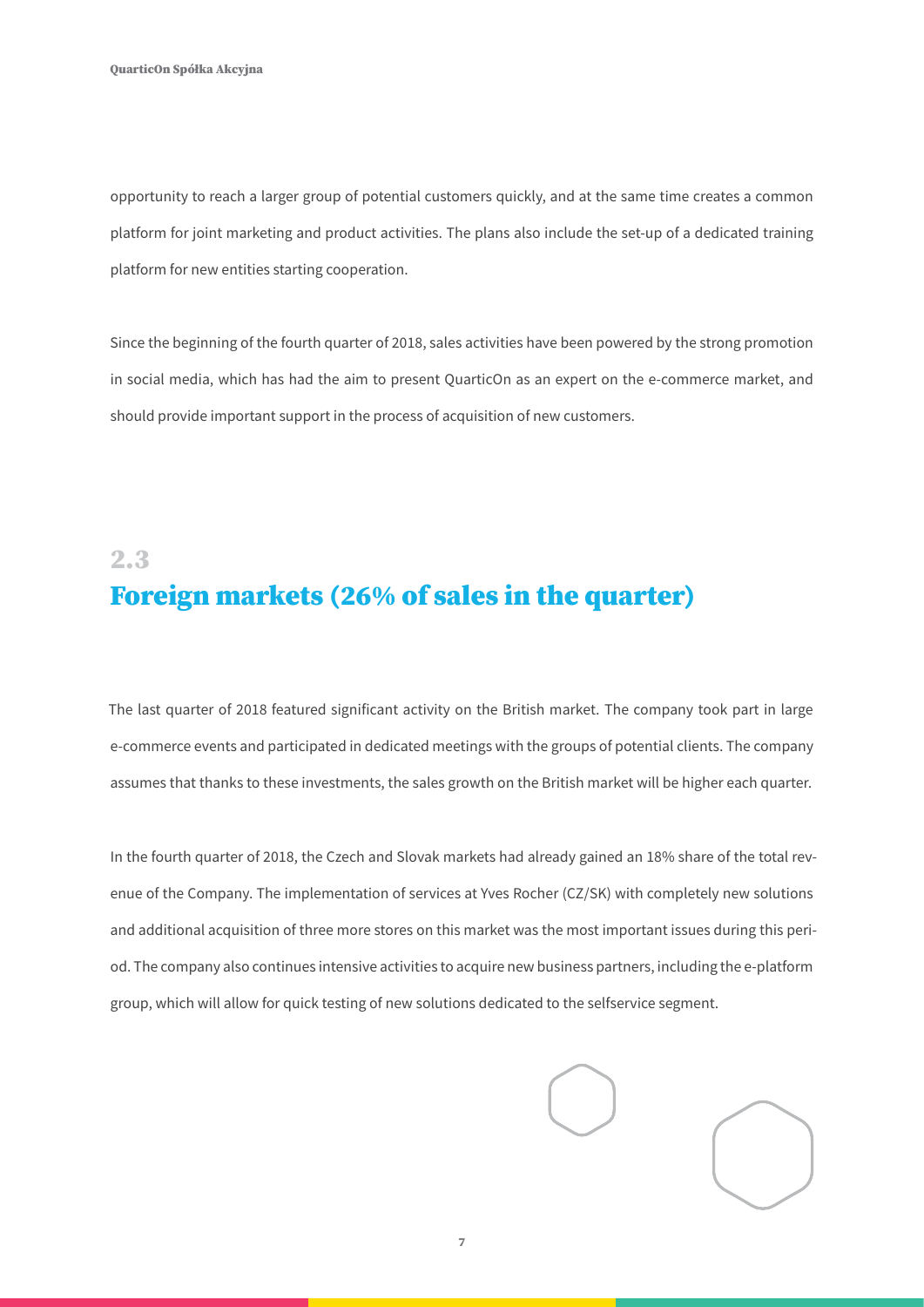## <span id="page-8-0"></span>2.4 Marketing and promotional activities

In the discussed quarter, QuarticOn focused in particular on improving the information infrastructure and building the QuarticOn brand awareness across Europe. In the last three months of 2018, the Company's representatives participated in two recognizable e-commerce conferences and the QuarticOn exhibition stands were present at key conferences in Great Britain (in Manchester and London). In addition, three meet-up meetings for potential clients and partners in the UK were organized. The Company's representatives also participated in the Google conference in Dublin, as a direct partner of this event.

One of the aims of participation in many e-commerce events was the launching of the process of building awareness of the QuarticOn brand on new markets and on the Internet:

- ads activities were launched for Great Britain, Poland and the Czech Republic,
- a new web service was created as a key tool in SaaS selling model development,
- the company began to issue monthly e-books and e-content for the sector,
- a series of training webinars "how to improve sales in e-commerce" was launched,
- the employee advocacy programme in social media was launched,
- launching of social media and mailing activities for new and existing customers.

All of the above-mentioned activities allowed to increase the recognition of the QuarticOn brand on the market and strengthen the position of QuarticOn as an e-commerce expert in the countries in which we provide our services. The result of this work is also the set-up of the analytics and business advice team for our clients.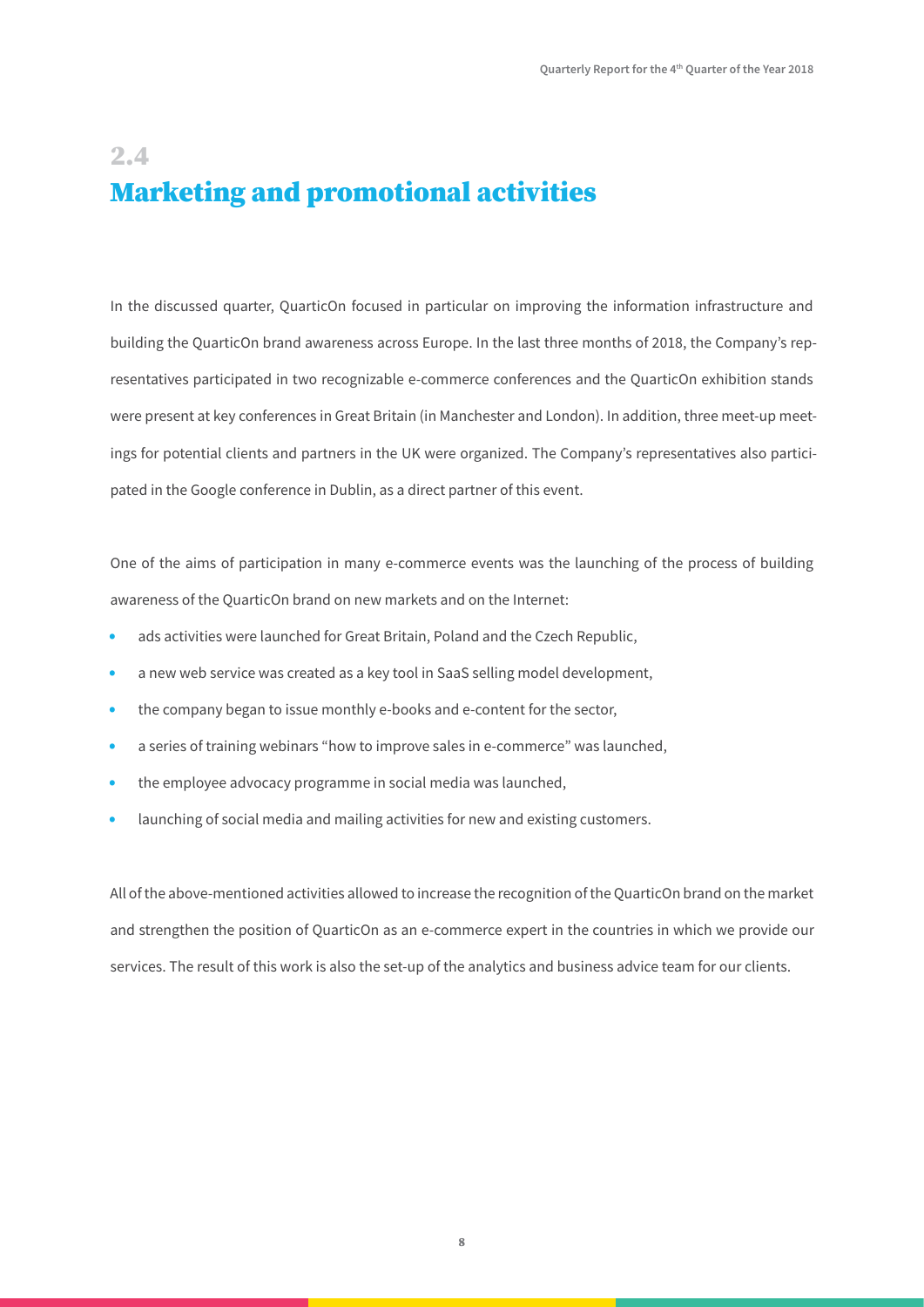### <span id="page-9-0"></span>2.5

## Average revenue per customer (ARPC) and value churn

In the fourth quarter of 2018, the Company recorded ARPC<sup>1</sup> at the level of 2.5 tPLN, which is an increase of 27% compared to the same period of the previous year. On one hand this increase is the effect of the acquisition of more profitable customers, but also of the simultaneous reduction in the number of the smallest stores operated by QuarticOn. In the discussed quarter, the churn rate was at the level of 1.7% being higher than last year (1.1% in the fourth quarter of 2017). This change is also the result of a loss of (apart from the aforementioned small clients) a few larger clients. Some of them have decided to switch to large corporate IT solutions, in two cases the service was suspended for the time of changes on the clients' websites – the company continues negotiations about restoring the services after the completion of the changes.

1 averge revenues from client

## <span id="page-9-1"></span>2.6 Development works (R&D)

In the fourth quarter of 2018, the Company completed its largest development project under the working name "OFFSET". Thanks to it, four modules (tools) that significantly supported the Company in the most important implementation and sales processes were created:

QON 2.0 module: which automates and simplifies the implementation of recommendation services in e-stores with the use of implementation templates and an optimized process. The new technology will be used in most implementation cases for new customers acquired via the B2B channel.

 $\overline{9}$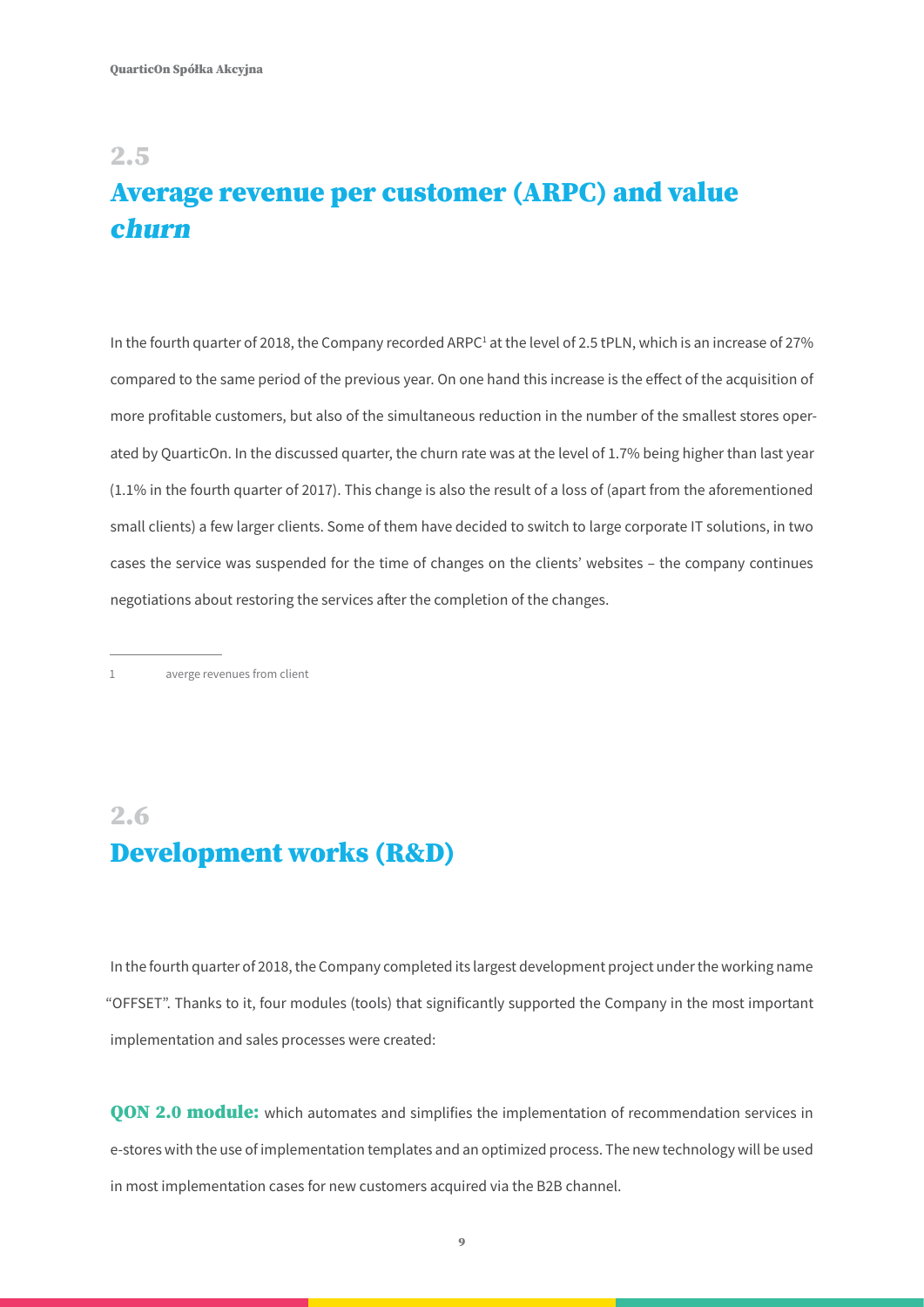VOD 2.0 module: which has been thoroughly rebuilt and prepared to provide content recommendation services on websites.

**BAP 1.0 module:** which allows for automatic management of promo communication within the e-shop without involvement of IT teams. With this tool, one is able to add (via dashboard) customized banners and pop-up selling windows which are activated based on defined behaviors of e-shop users.

**EMA 1.0 module:** a tool supporting the implementation of a completely new service Email Marketing Automation. This tool, based on AI algorithms, automates customizable email promo activities, increasing the value of e-shop customer. Because this module is fully integrated with the recommendation engine, each customer receives a tailored set of products. The final product, developed on the basis of this solution, will be launched in the first quarter of 2019.

The project created on the basis of development works will be depreciated for 5 years.

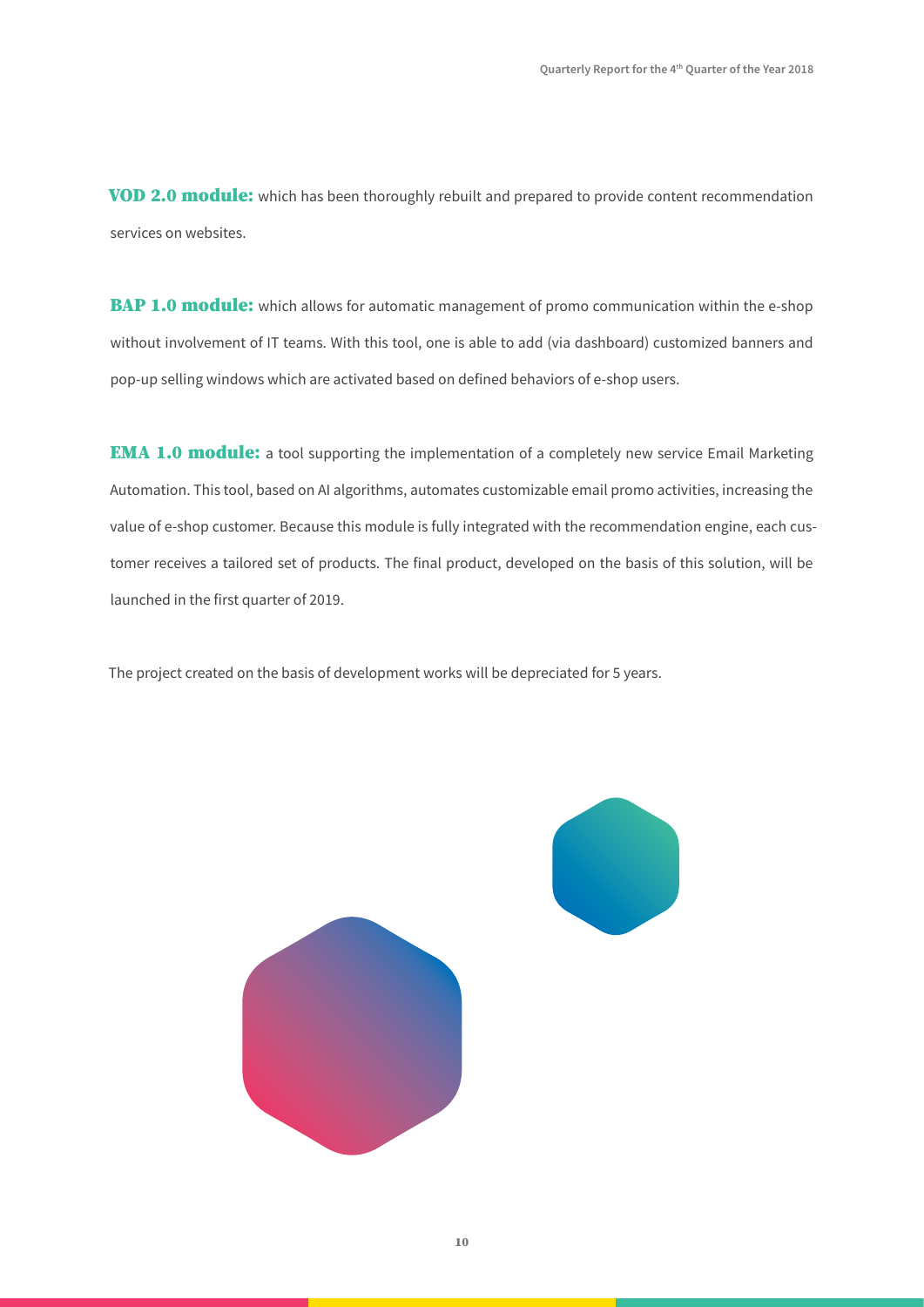## <span id="page-11-0"></span>3

## Information on the Company's subsidiaries

The Company holds 50% of shares in the company QuarticOn (Shanghai) Company Ltd., however, this company has not started its business operations yet and has had no significant impact on the operations of the Company. According to art 58.1 of the Accounting Act, there is no necessity for consolidation of this subsidiary. QuarticOn is considering using this company in the future to provide its services on Asian markets.

### <span id="page-11-1"></span>4

## Information on the Company's shareholder structure

Based on the best knowledge of the Company, there were no capital changes among major shareholders from the first listing day (18/01/2019) until the day of issue of this report.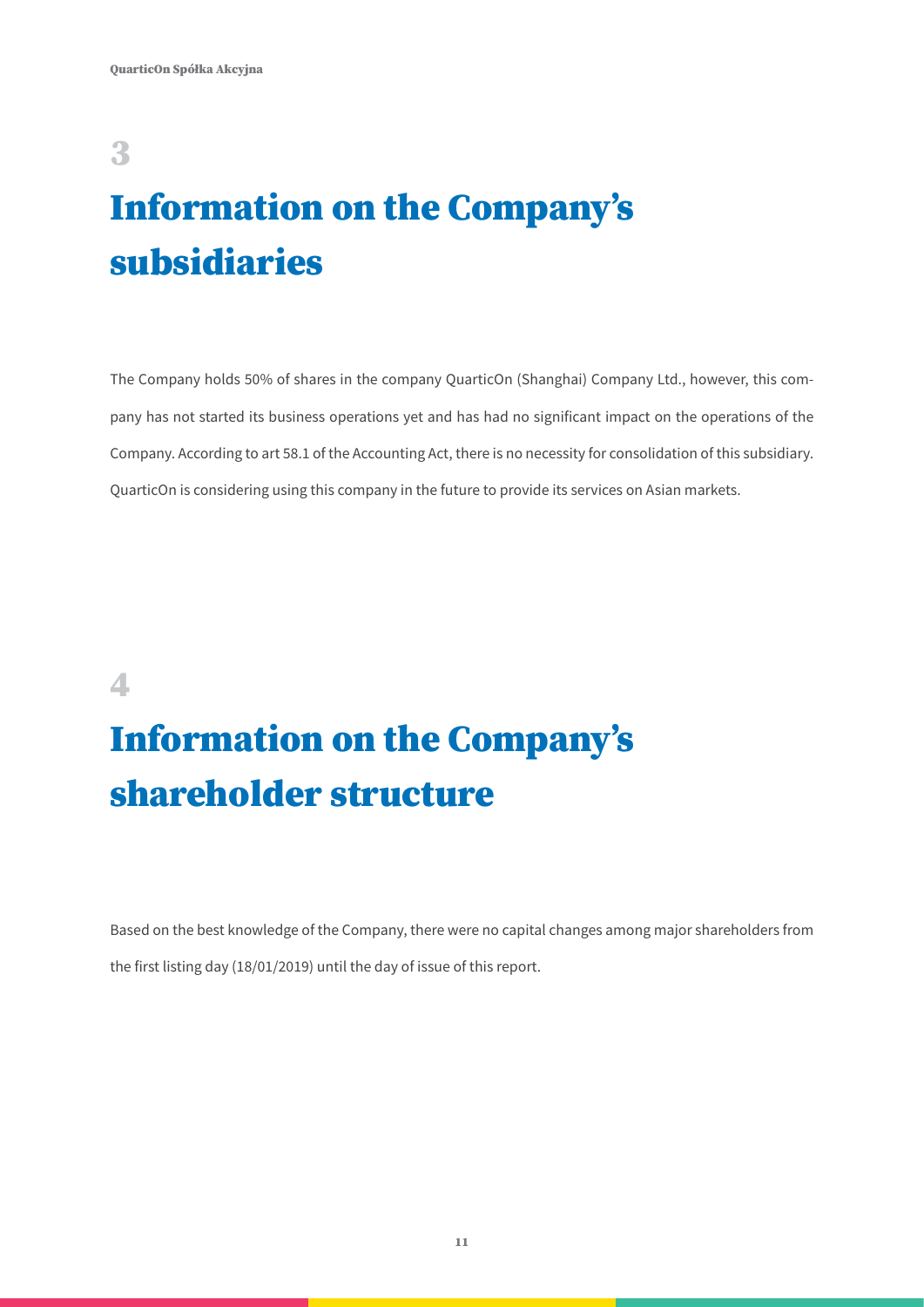| Stockholder                        | number of stocks* | share   |
|------------------------------------|-------------------|---------|
| Venture FIZ                        | 251,000           | 20.3%   |
| <b>CBNC Capital Solutions Ltd.</b> | 192,500           | 15.6%   |
| Q Free Trading Limited             | 123,500           | 10.0%   |
| Kamil Cisło                        | 118,500           | $9.6\%$ |
| <b>ACATIS Investments GmbH</b>     | 118,000           | 9.5%    |
| Paweł Wyborski                     | 81,292            | 6.6%    |
| Paulina Zamojska                   | 75,000            | 6.1%    |
| Others**                           | 275,481           | 22.3%   |
| <b>Total</b>                       | 1,235,273         | 100.0%  |

\* including class A, B, C and E share series \*\* including key employees (ESOP)

<span id="page-12-0"></span>5

## Information on the number of persons employed by the issuer

At the end of December 2018, the Company employed or cooperated with 51.5 persons (counted on a full-time basis) including those having a contract of employment, contract of mandate or those having their own companies.

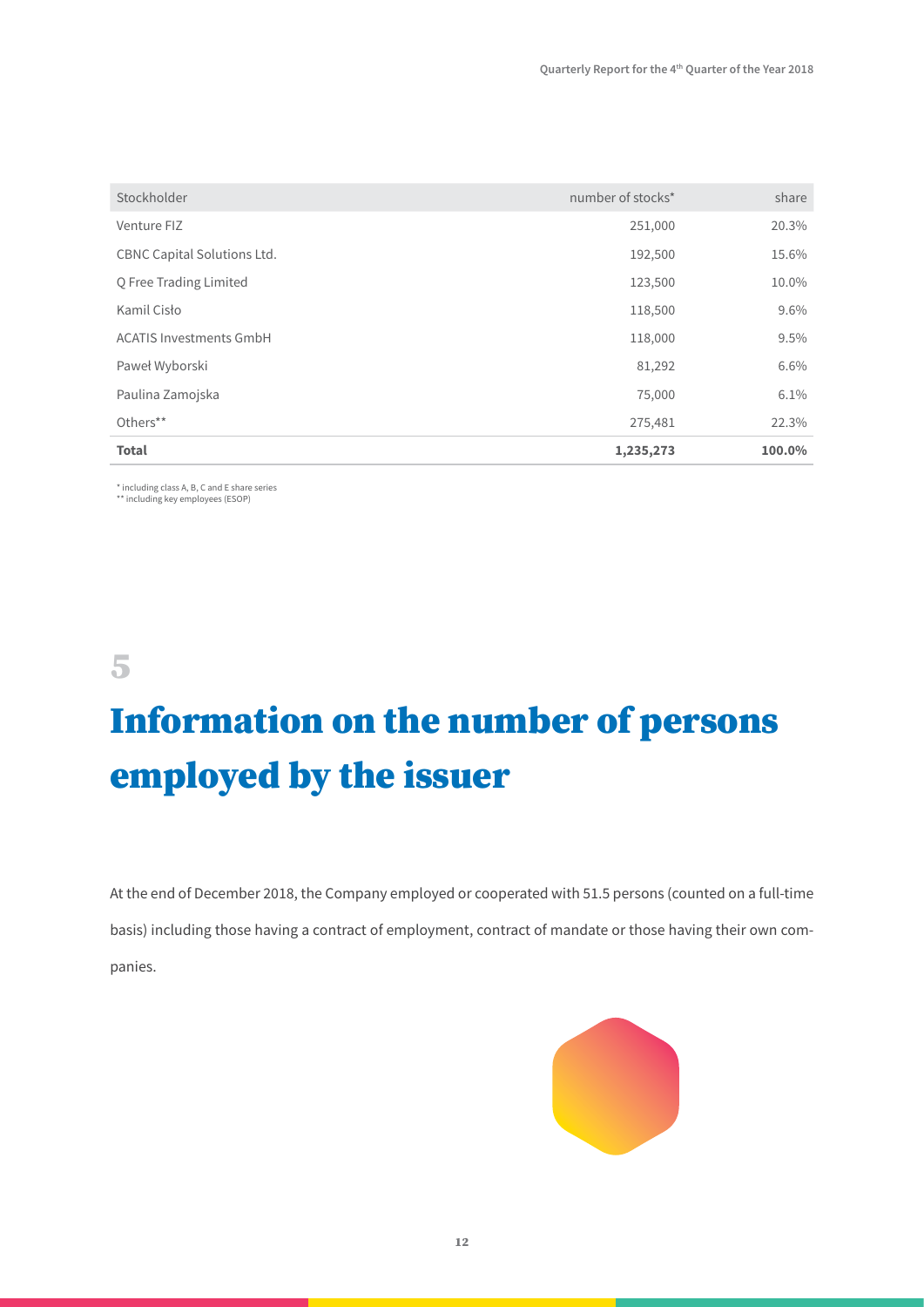## <span id="page-13-0"></span>6 Forecasts of financial results

The company did not published forecasts of financial results for 2018.

## <span id="page-13-1"></span>7

## Implementation of development activities presented in Information Memorandum (DI)

In the fourth quarter of 2018, the Company started design and conceptual work on new products adapted to the 'selfservice' channel (sale of plug-in services via e-commerce platforms). At the time of the issuance of the report, development works on this product were ongoing, as well as tests of selected solutions. The company assumes that in the second quarter of 2019, the product may already be commercialized.

In the described reporting period, QuarticOn made the first element of the Marketing Automation solution (the aforementioned EMA 1.0 module), which is now offered to selected clients.

In the last months of 2018, the company conducted intensive marketing activities on the British market (described in the previous sections of this report) and completed recruitment for managerial positions related to the management of processes, products and to the IT area.

13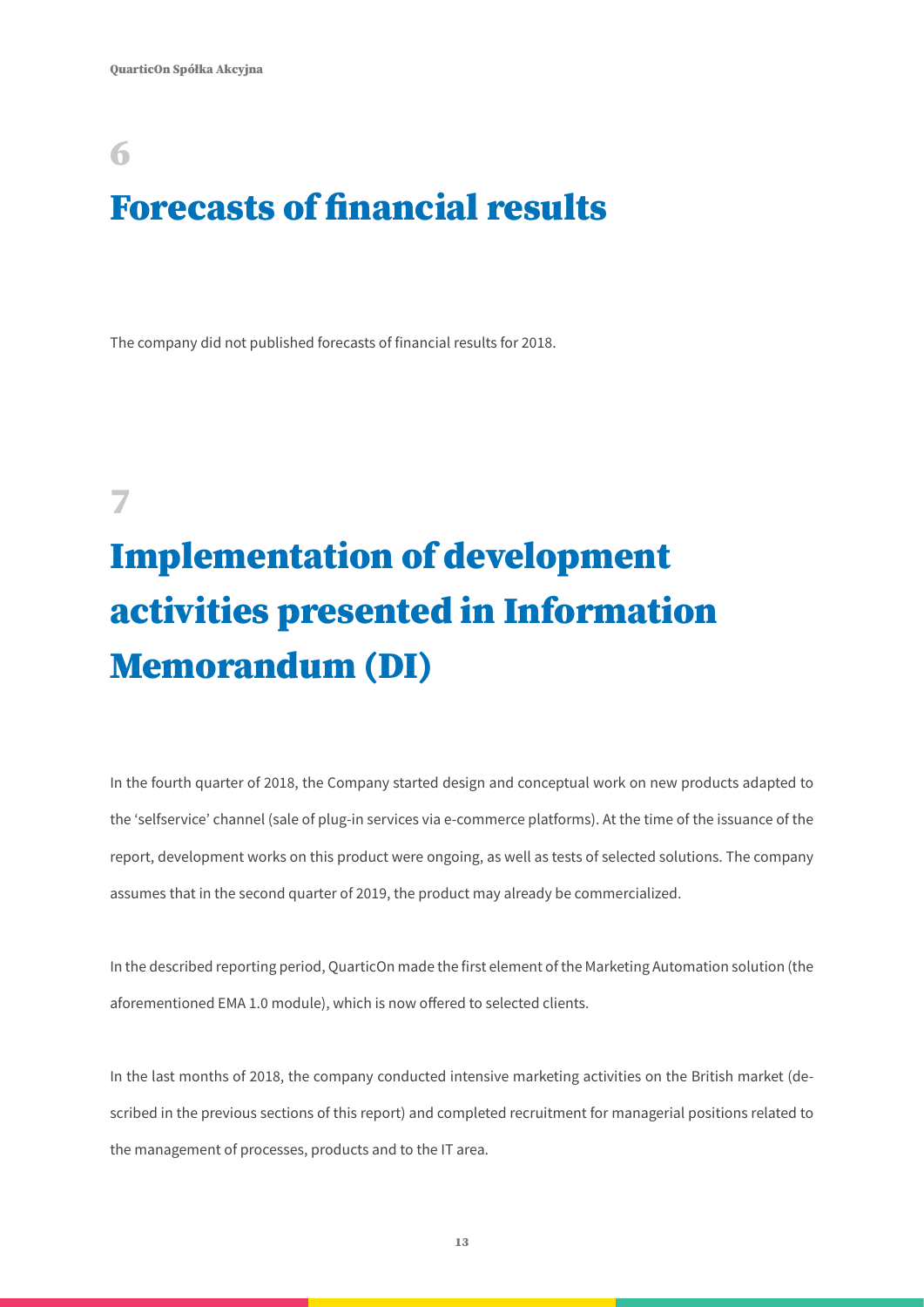## <span id="page-14-0"></span>8 Shortened financial statement

## <span id="page-14-1"></span>8.1 Introduction

#### Basic information on the Issuer::

- a. Name of the company: **QuarticOn Spółka Akcyjna**
- b. Seat: 02-017 Warsaw, Aleje Jerozolimskie 123A
- c. Incorporation date: Notary deed of 2011-05-13
- d. Entry to the Register of Entrepreneurs under National Court Register Number KRS 0000389015. The entry has been made by the District Court in Warsaw, 12th Commercial Division of the National Court Register on 11.06.2011. In result of a transformation into Spółka Akcyjna (Joint Stock Company), new number has been granted: KRS 0000715276.
- e. Polish Taxpayer Identification Number (NIP): 5213608082
- f. Polish Business Registry Number (REGON): 142977414
- g. On behalf of the Issuer, the following persons operate:
	- Wyborski Paweł President of the Board
	- Giergielewicz Michał Member of the Board
	- Ładno Daniel Proxy
- h. Emitter's manner of representation: Each member of the Board independently.

All financial information has been presented in thousends of złoty (PLN).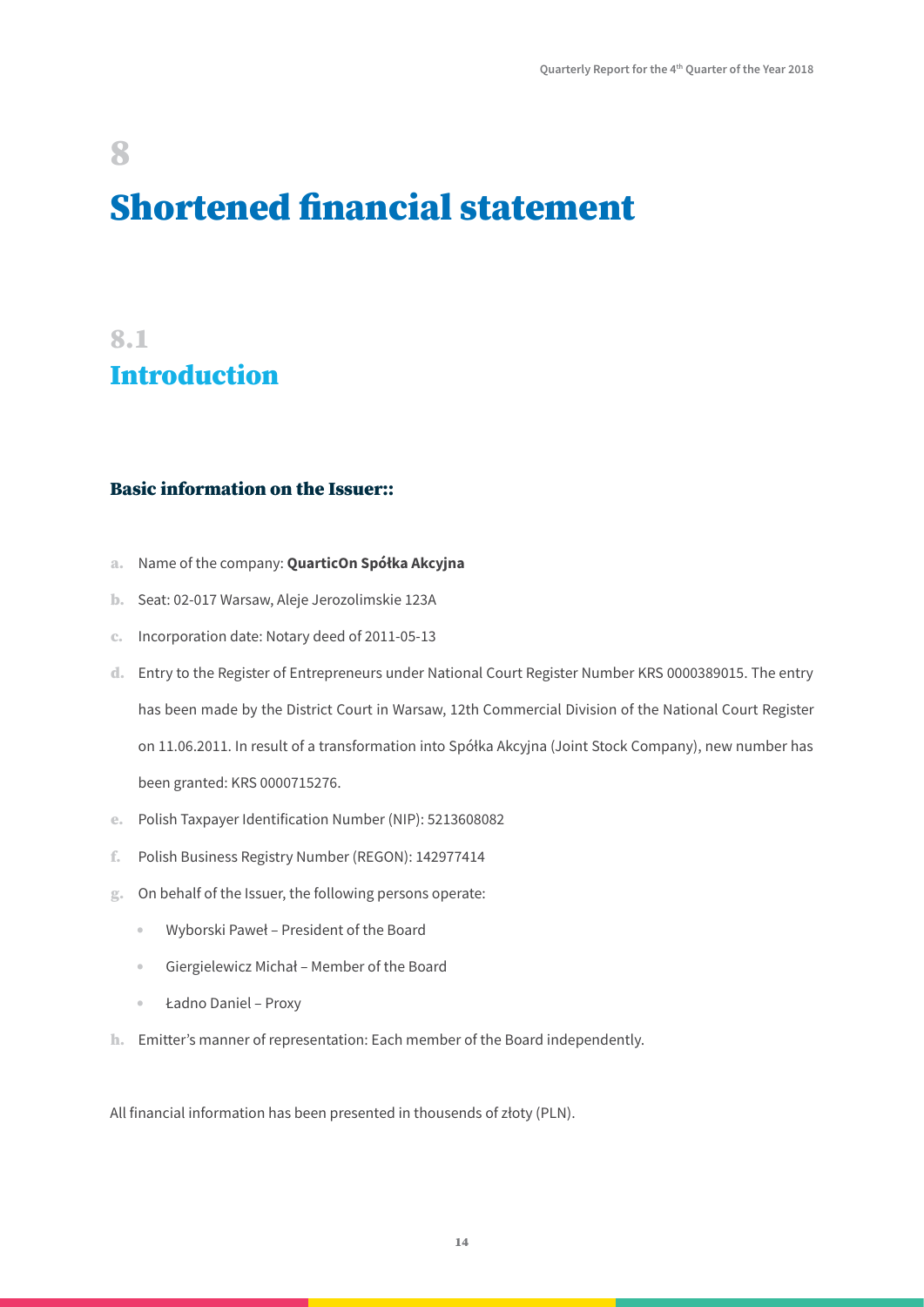## <span id="page-15-0"></span>8.2 Balance sheet

### Assets

|     |              | (in '000 PLN)                                                     | As of<br>2018-12-31 | As of<br>2017-12-31 |
|-----|--------------|-------------------------------------------------------------------|---------------------|---------------------|
| А.  |              | <b>Fixed assets</b>                                               | 8,900.4             | 6,577.9             |
| Ι.  |              | Intangible and legal assets                                       | 8,837.9             | 3,118.4             |
| 1.  |              | R&D expenses (completed projects)                                 | 8,837.7             | 3,118.1             |
| 2.  | Goodwill     |                                                                   | 0.0                 | 0.0                 |
| 3.  |              | Other intangible assets                                           | 0.2                 | 0.3                 |
| 4.  |              | Advances for intangible assets                                    | 0.0                 | 0.0                 |
| II. |              | <b>Tangible fixed assets</b>                                      | 62.5                | 95.7                |
| 1.  |              | Tangible fixed assets in use                                      | 62.5                | 95.7                |
|     | a)           | land (including right to perpetua usufruct)                       | 0.0                 | 0.0                 |
|     | b)           | buildings, premises, civil and water engineering structures       | 0.0                 | 0.0                 |
|     | $\mathsf{C}$ | technical equipment and machines                                  | 59.3                | 90.9                |
|     | d)           | means of transport                                                | 0.0                 | 0.0                 |
|     | e)           | other tangible fixed assets                                       | 3.2                 | 4.8                 |
| 2.  |              | Tangible fixed assets under construction                          | 0.0                 | 0.0                 |
| 3.  |              | Advances for tangible fixed assets under construction             | 0.0                 | 0.0                 |
| Ш.  |              | Long-term receivables                                             | 0.0                 | 0.0                 |
| 1.  |              | From related parties                                              | 0.0                 | 0.0                 |
| 2.  |              | From other parties, in which the company holds capital commitment | 0.0                 | 0.0                 |
| 3.  |              | From other parties                                                | 0.0                 | 0.0                 |
| IV. |              | <b>Long-term investments</b>                                      | 0.0                 | 0.0                 |
| 1.  |              | Real property                                                     | 0.0                 | 0.0                 |
| 2.  |              | Intangible and legal assets                                       | 0.0                 | 0.0                 |
| 3.  |              | Long-term financial assets                                        | 0.0                 | 0.0                 |
| 4.  |              | Other long-term investments                                       | 0.0                 | 0.0                 |
| V.  |              | Long-term prepayments                                             | 0.0                 | 3,363.9             |
| 1.  |              | Deferred tax assets                                               | 0.0                 | 0.0                 |
| 2.  |              | Other prepayments                                                 | 0.0                 | 3,363.9             |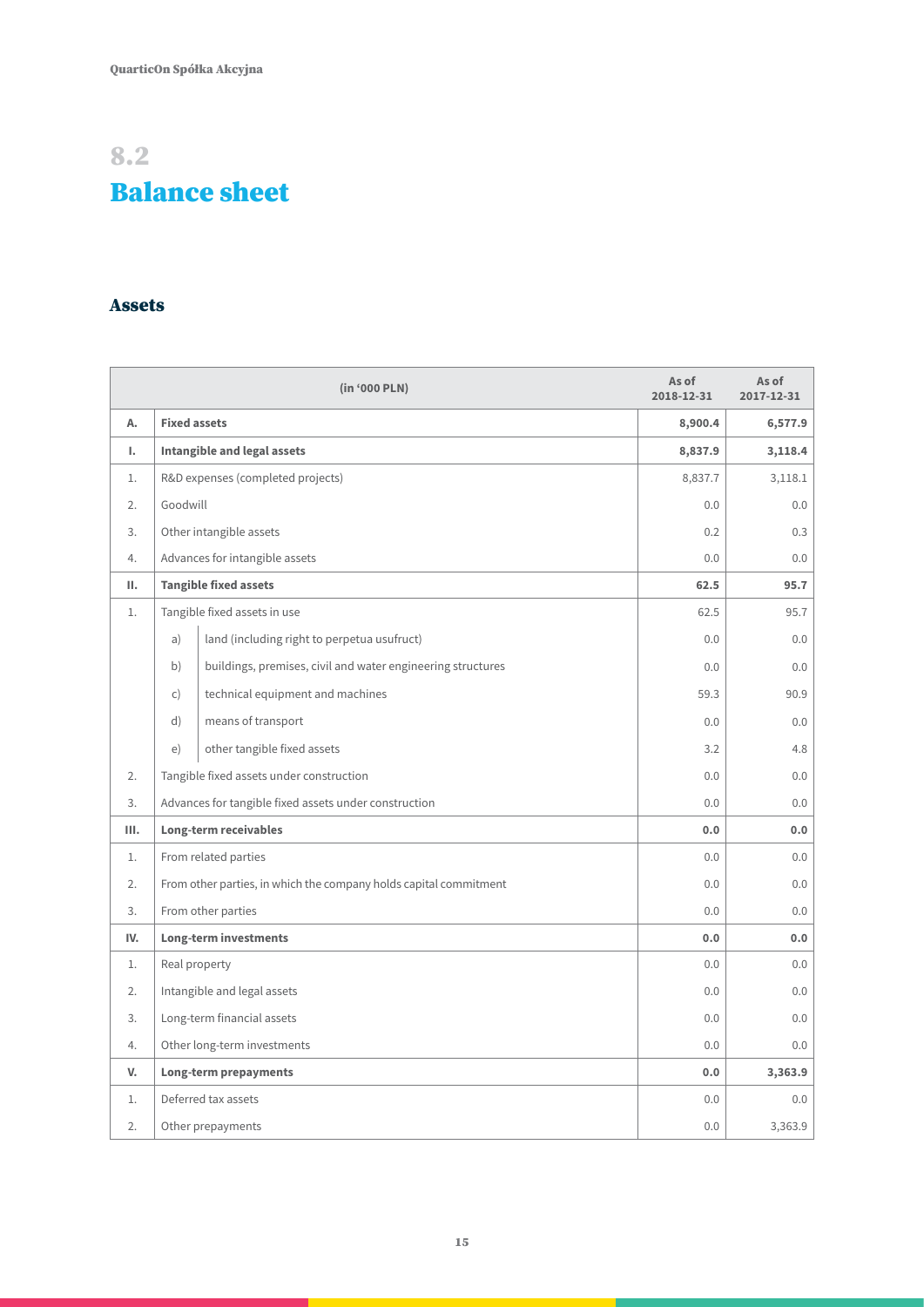| <b>B.</b>           |              | <b>Current assets</b>                                                         | 5,283.5  | 1,143.7 |
|---------------------|--------------|-------------------------------------------------------------------------------|----------|---------|
| Ι.                  | Inventory    |                                                                               | 19.9     | 0.0     |
| 1.                  | Materials    |                                                                               | 0.0      | 0.0     |
| 2.                  |              | Intermediate products and work in progress                                    | 0.0      | 0.0     |
| 3.                  |              | Finished products                                                             | 0.0      | 0.0     |
| 4.                  | Goods        |                                                                               | 0.0      | 0.0     |
| 5.                  |              | Advances for deliveries and services                                          | 19.9     | 0.0     |
| н.                  |              | <b>Short-term receivables</b>                                                 | 1,327.7  | 893.7   |
| 1.                  |              | Receivables from related parties                                              | 0.0      | 0.0     |
| 2.                  |              | Receivables from other entities in which the company holds capital commitment | 0.0      | 0.0     |
| 3.                  |              | Receivables from other ent                                                    | 1,327.7  | 893.7   |
|                     | a)           | trade receivables, maturing:                                                  | 932.3    | 625.9   |
|                     |              | - up to 12 months                                                             | 932.3    | 625.9   |
|                     |              | - over 12 months                                                              | 0.0      | 0.0     |
|                     | b)           | receivables from tax, subsidies, customs, social security and other benefits  | 254.8    | 10.1    |
|                     | $\mathsf{C}$ | other                                                                         | 140.6    | 257.7   |
|                     | d)           | claimed at court                                                              | 0.0      | 0.0     |
| III.                |              | <b>Short-term investments</b>                                                 | 3,879.0  | 246.0   |
| 1.                  |              | Short-term financial assets                                                   | 3,879.0  | 246.0   |
|                     | a)           | in related parties                                                            | 0.0      | 0.0     |
|                     | b)           | in other parties                                                              | 0.0      | 0.0     |
|                     | $\mathsf{C}$ | cash and other pecuniary assets                                               | 3,879.0  | 246.0   |
| 2.                  |              | Other short-term investments                                                  | 0.0      | 0.0     |
| IV.                 |              | <b>Short-term prepayments</b>                                                 | 56.9     | 4.0     |
| C.                  |              | Called up share capital not paid                                              | 0.0      | 0.0     |
| D.                  |              | Own shares (stocks)                                                           | 0.0      | 0.0     |
| <b>Total Assets</b> |              |                                                                               | 14,183.9 | 7,721.6 |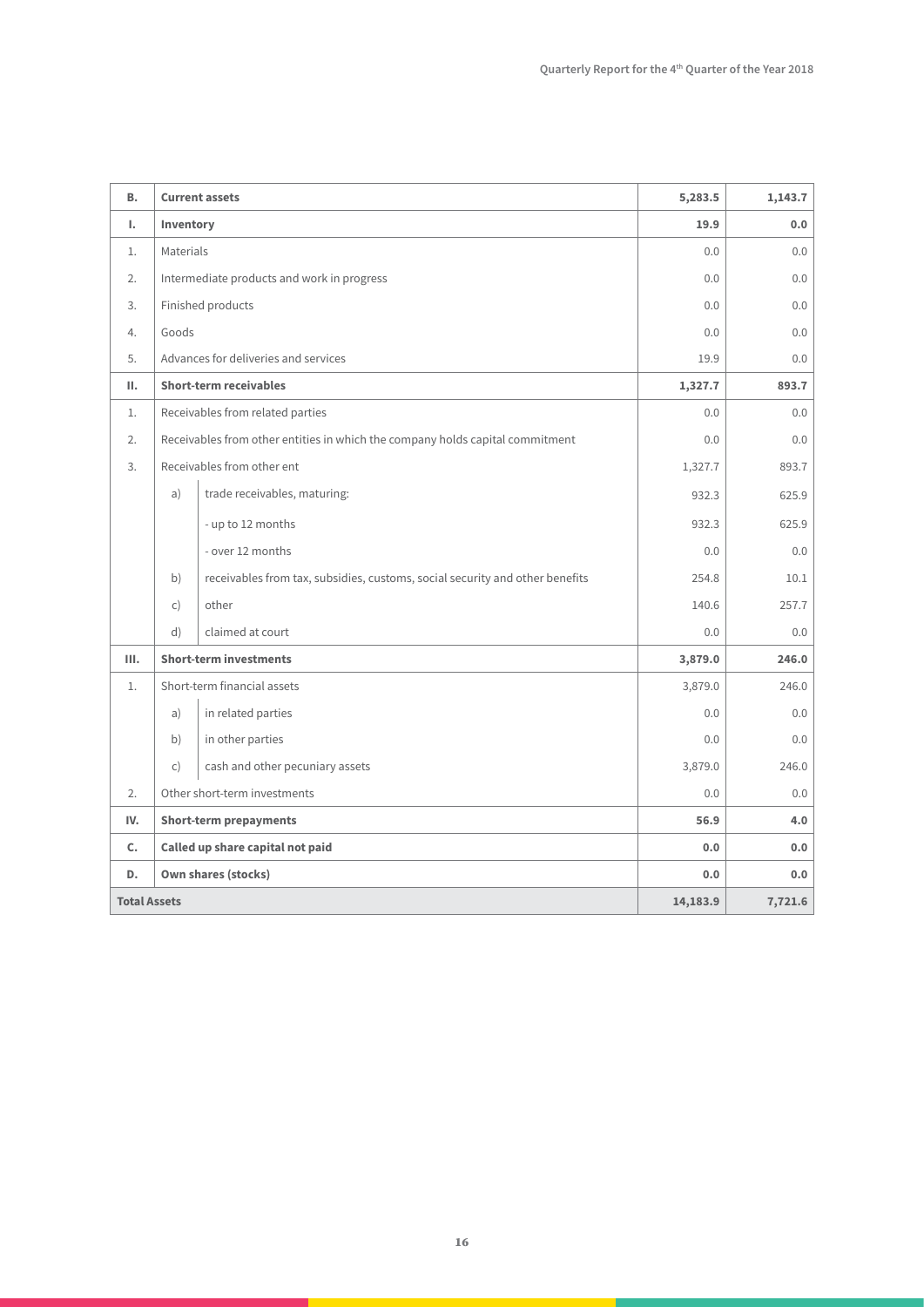## **Liabilities**

|           |                      | (in '000 PLN)                                                      | As of<br>2018-12-31 | As of<br>2017-12-31 |
|-----------|----------------------|--------------------------------------------------------------------|---------------------|---------------------|
| Α.        | <b>EQUITY</b>        |                                                                    | 10,201.3            | 4,740.9             |
| Ι.        | <b>Share capital</b> |                                                                    | 123.5               | 106.7               |
| II.       |                      | Supplementary capital, incuding:                                   | 18,089.3            | 10,880.2            |
|           |                      | - share (stock) premium                                            | 18,089.3            | 10,880.2            |
| Ш.        |                      | <b>Revaluation reserve, including:</b>                             | 0.0                 | 0.0                 |
|           |                      | - from fair value adjustment                                       | 0.0                 | 0.0                 |
| IV.       |                      | <b>Other reserve capitals</b>                                      | 0.0                 | 0.0                 |
|           |                      | - created in accordance to articles of incorpor. of the Company    | 0.0                 | 0.0                 |
|           |                      | - on own shares (stocks)                                           | 0.0                 | 0.0                 |
| V.        |                      | Profit (loss) from previous years                                  | $-6,245.9$          | $-3,697.1$          |
| VI.       |                      | Nett profit (loss)                                                 | $-1,765.7$          | $-2,548.8$          |
| VII.      |                      | Write-off on net profit during the financial year (negative value) | 0.0                 | 0.0                 |
| <b>B.</b> |                      | Liabilities and provisions for liabilities                         | 3,982.6             | 2,980.7             |
| Ι.        |                      | <b>Provisions for liabilities</b>                                  | 93.2                | 148.0               |
| 1.        |                      | Provision for deferred income tax                                  | 0.0                 | 0.0                 |
| 2.        |                      | Provision for retirement and similar benefits                      | 0.0                 | 0.0                 |
|           | - long-term          |                                                                    | 0.0                 | 0.0                 |
|           | - short-term         |                                                                    | 0.0                 | 0.0                 |
| 3.        |                      | Other provisions                                                   | 93.2                | 148.0               |
|           | - long-term          |                                                                    | 0.0                 | 0.0                 |
|           | - short-term         |                                                                    | 93.2                | 148.0               |
| II.       |                      | Long-term liabilities                                              | 0.0                 | 1,500.0             |
| 1.        |                      | To related parties                                                 | 0.0                 | 0.0                 |
| 2.        |                      | To other parties in which the company holds capital commitment     | 0.0                 | 0.0                 |
| 3.        |                      | To other parties                                                   | $0.0\,$             | 1,500.0             |
|           | a)                   | credits and loans                                                  | 0.0                 | 1,500.0             |
|           | b)                   | arising from issuance of debt securities                           | 0.0                 | 0.0                 |
|           | $\mathsf{C}$         | other financial liabilities                                        | 0.0                 | 0.0                 |
|           | d)                   | liabilities on bills of exchange                                   | 0.0                 | 0.0                 |
|           | e)                   | other                                                              | 0.0                 | 0.0                 |
| Ш.        |                      | <b>Short-term liabilities</b>                                      | 3,733.0             | 1,293.0             |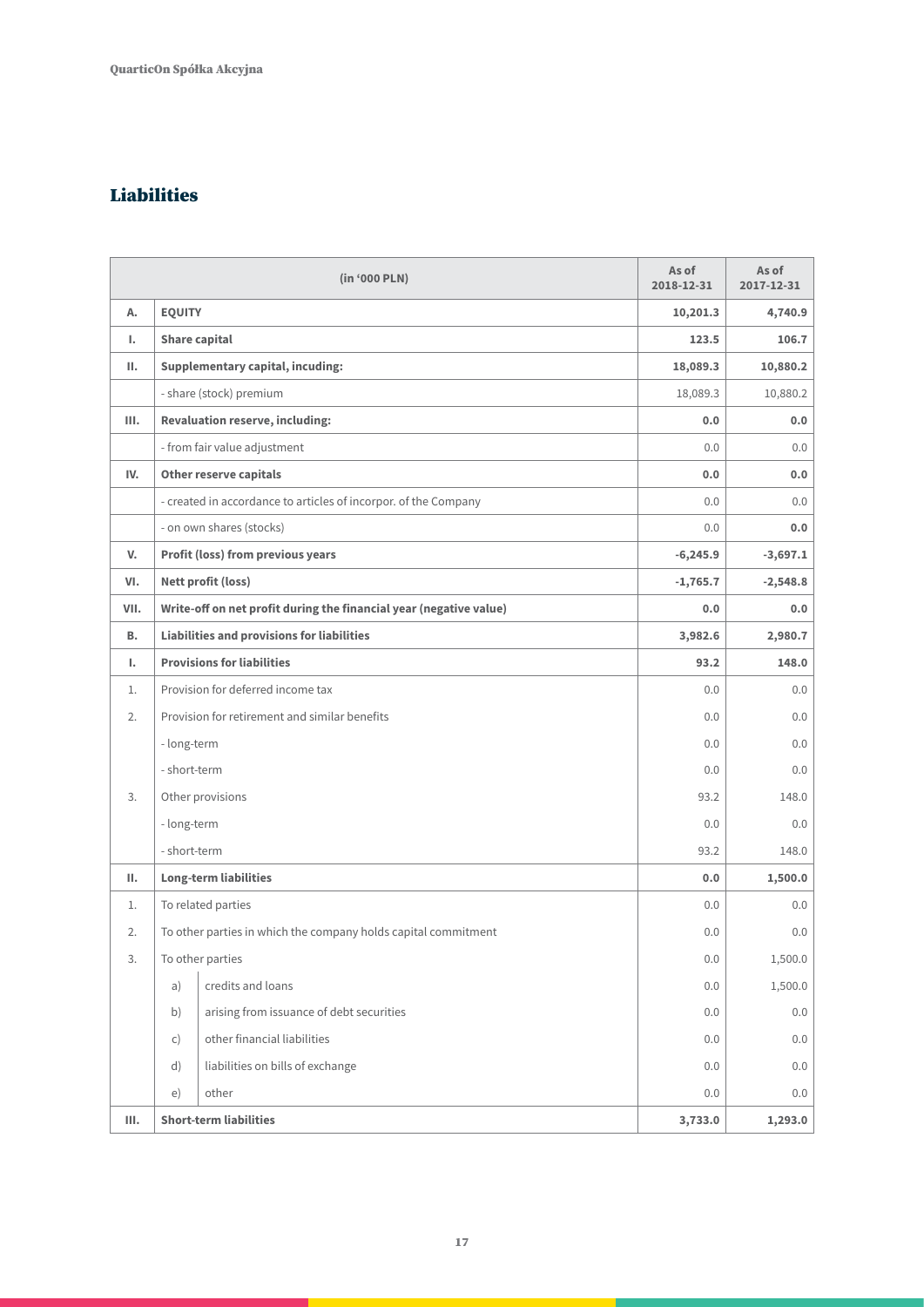| 1.  |                          | To related parties                                             | 261.0    | 261.0   |
|-----|--------------------------|----------------------------------------------------------------|----------|---------|
|     | a)                       | trade liabilities, maturing:                                   | 0.0      | 0.0     |
|     |                          | - up to 12 months                                              | 0.0      | 0.0     |
|     |                          | - over 12 months                                               | 0.0      | 0.0     |
|     | b)                       | other                                                          | 261.0    | 261.0   |
| 2.  |                          | To other parties in which the company holds capital commitment | 0.0      | 0.0     |
|     | a)                       | trade liabilities, maturing:                                   | 0.0      | 0.0     |
|     |                          | - up to 12 months                                              | 0.0      | 0.0     |
|     |                          | - over 12 months                                               | 0.0      | 0.0     |
|     | b)                       | other                                                          | 0.0      | 0.0     |
| 3.  |                          | To other parties                                               | 3,472.0  | 1,031.9 |
|     | a)                       | credits and loans                                              | 2,733.8  | 532.1   |
|     | b)                       | arising from issuance of debt securities                       | 0.0      | 0.0     |
|     | c)                       | other financial liabilities                                    | 0.0      | 0.0     |
|     | d)                       | trade liabilities, maturing:                                   | 614.6    | 399.1   |
|     |                          | - up to 12 months                                              | 614.6    | 399.1   |
|     |                          | - over 12 months                                               | 0.0      | 0.0     |
|     | e)                       | received advances for deliveries                               | 0.0      | 0.0     |
|     | f)                       | liabilities on bills of exchange                               | 0.0      | 0.0     |
|     | g)                       | tax, customs, insurance and other liabilities                  | 113.9    | 88.6    |
|     | h)                       | payroll liabilities                                            | 8.8      | 11.5    |
|     | $\mathsf{i}$             | other                                                          | 0.8      | 0.6     |
| 4.  | Special funds            |                                                                | 0.0      | 0.0     |
| IV. | <b>Accruals</b>          |                                                                | 156.4    | 39.7    |
| 1.  |                          | Negative goodwill                                              | 0.0      | 0.0     |
| 2.  |                          | Other accruals                                                 | 156.4    | 39.7    |
|     | - long-term              |                                                                | 0.0      | 0.0     |
|     | - short-term             |                                                                | 156.4    | 39.7    |
|     | <b>Total Liabilities</b> |                                                                | 14,183.9 | 7,721.6 |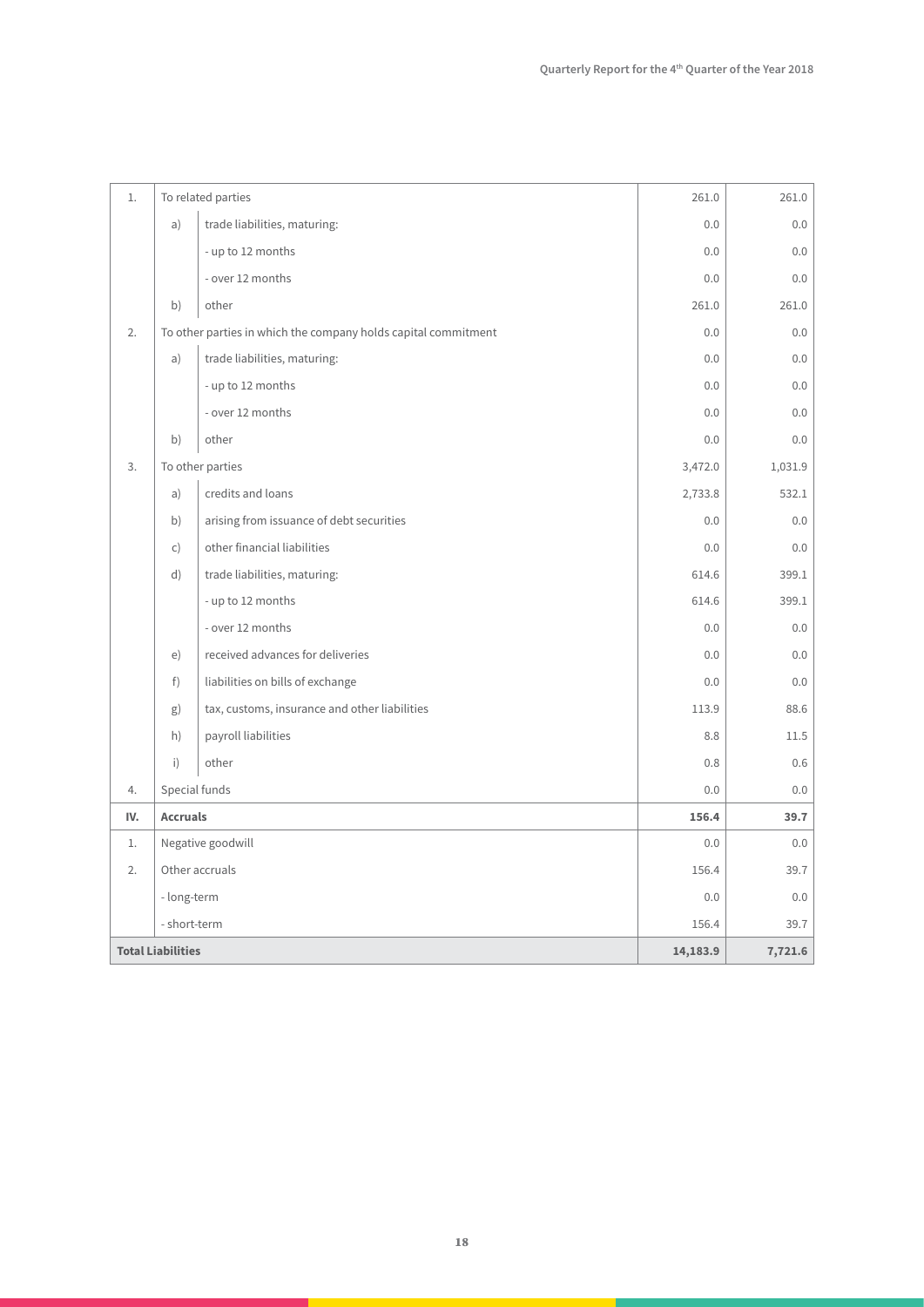## <span id="page-19-0"></span>8.3 Profit and loss statement

| (in '000 PLN)   |                                                                                             | <b>Cum. 2018</b> | <b>IVQ 2018</b> | <b>Cum. 2017</b> | <b>IVQ 2017</b> |
|-----------------|---------------------------------------------------------------------------------------------|------------------|-----------------|------------------|-----------------|
| Α.              | Net revenue from sales                                                                      | 4,604.9          | 1,315.2         | 3,488.5          | 1,101.1         |
|                 | from related parties                                                                        | 0.0              | 0.0             | 0.0              | 0.0             |
| $\mathsf{L}$    | Net revenue from sales of products                                                          | 4,604.9          | 1,315.2         | 3,488.5          | 1,101.1         |
| Ш.              | Change in the balance of products (increase - positive<br>value, decrease - negative value) | 0.0              | 0.0             | 0.0              | 0.0             |
| III.            | Costs of manufacturing products for internal purposes                                       | 0.0              | 0.0             | 0.0              | 0.0             |
| IV.             | Net revenue from sales of goods and materials                                               | 0.0              | 0.0             | 0.0              | 0.0             |
| <b>B.</b>       | <b>Operating expenses</b>                                                                   | 6,131.3          | 1,950.1         | 5,397.6          | 1,605.5         |
| Ι.              | Amortisation and depreciation                                                               | 1,065.4          | 272.5           | 1,343.6          | 337.1           |
| $\mathbf{II}$ . | Consumption of materials and energy                                                         | 119.0            | 58.9            | 113.0            | 48.3            |
| III.            | <b>External services</b>                                                                    | 3,268.1          | 1,050.9         | 1,470.4          | 621.8           |
| IV.             | Taxes and charges, including:                                                               | 34.7             | 12.0            | 2.8              | 1.6             |
|                 | - excise duty                                                                               | 0.0              | 0.0             | 0.0              | 0.0             |
| V.              | Payroll                                                                                     | 1,281.5          | 414.4           | 2,087.9          | 506.9           |
| VI.             | Social security and other benefits, including:                                              | 142.2            | 55.0            | 274.8            | 69.1            |
|                 | - retirement benefits                                                                       | 73.6             | 22.9            | 0.0              | 0.0             |
| VII.            | Other prime costs                                                                           | 220.4            | 86.4            | 105.2            | 20.6            |
| VIII.           | Value of goods and materials sold                                                           | 0.0              | 0.0             | 0.0              | 0.0             |
| C.              | Profit (loss) on sales (A - B)                                                              | $-1,526.5$       | $-634.9$        | $-1,909.1$       | $-504.3$        |
| D.              | <b>Other operating revenues</b>                                                             | 189.0            | 189.0           | 12.5             | 3.6             |
| $\mathsf{L}$    | Gain on disposal of non-financial fixed assets                                              | 0.0              | 0.0             | 0.0              | 0.0             |
| $\mathbb{H}$ .  | Subsidies                                                                                   | 0.0              | 0.0             | 0.0              | 0.0             |
| III.            | Other operating revenues                                                                    | 0.0              | 0.0             | 0.0              | 0.0             |
| IV.             | Other operating revenues                                                                    | 189.0            | 189.0           | 12.5             | 3.6             |
| Е.              | <b>Other operating expenses</b>                                                             | 179.9            | 179.4           | 497.0            | $-94.0$         |
| Ι.              | Loss on disposal of non-financial fixed assets                                              | 0.0              | 0.0             | 0.0              | 0.0             |
| $\mathbb{H}$ .  | Revaluation of non-financial assets                                                         | 34.5             | 34.5            | 431.9            | $-83.8$         |
| III.            | Other operating expenses                                                                    | 145.4            | 145.0           | 65.1             | $-10.2$         |
| F.              | Profit (loss) on operating activities (C+D-E)                                               | $-1,517.3$       | $-625.4$        | $-2,393.6$       | $-406.8$        |
| G.              | <b>Financial revenues</b>                                                                   | 16.2             | 16.2            | 12.3             | 3.1             |
| Ι.              | Dividend and profit sharing, including:                                                     | 0.0              | 0.0             | 0.0              | 0.0             |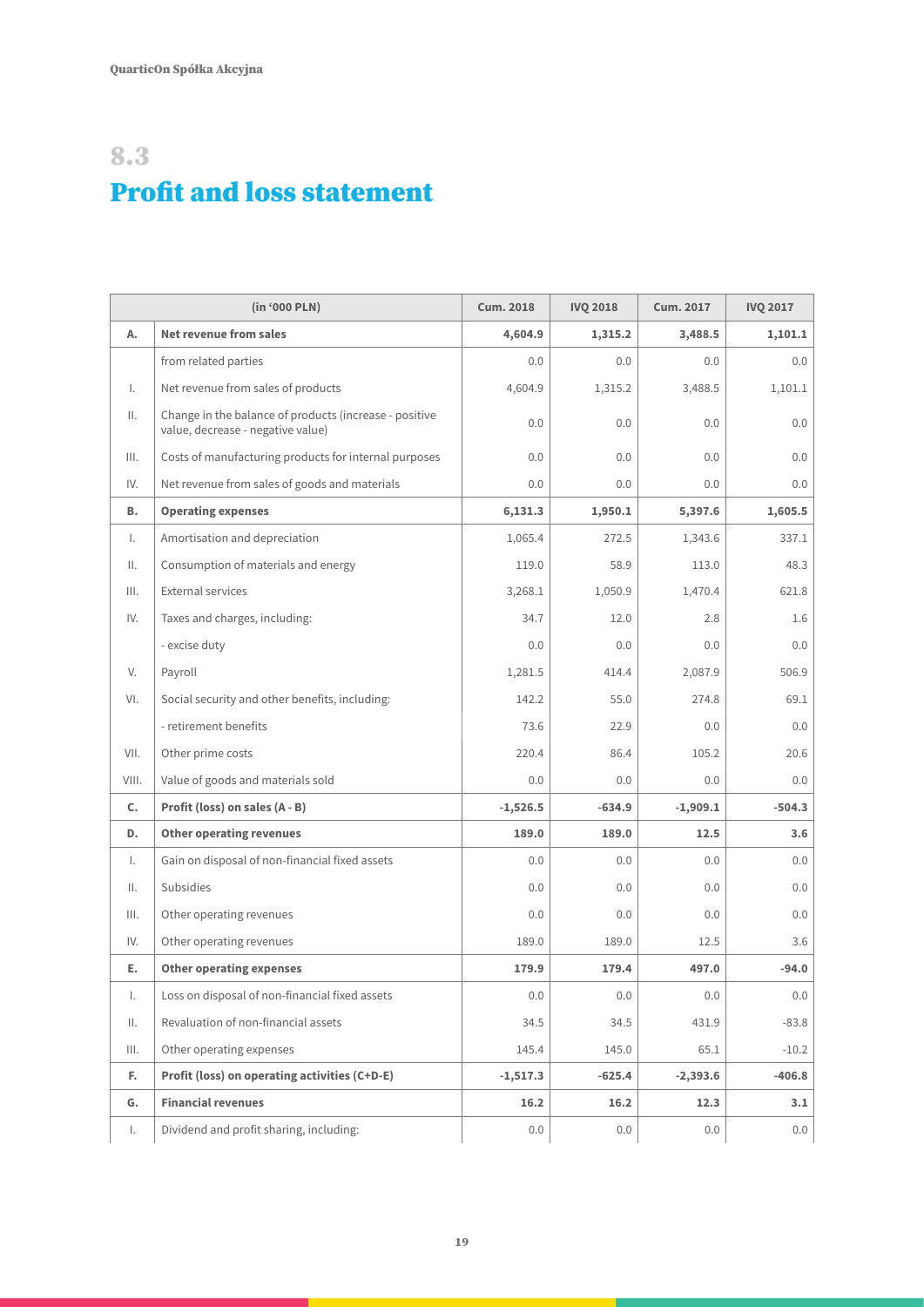|                 | a) from related parties, including:                      | 0.0        | 0.0      | 0.0        | 0.0      |
|-----------------|----------------------------------------------------------|------------|----------|------------|----------|
|                 | - those in which the company holds capital commitment    | 0.0        | 0.0      | 0.0        | 0.0      |
|                 | b) from other parties, including:                        | 0.0        | 0.0      | 0.0        | 0.0      |
|                 | - those in which the company holds capital commitment    | 0.0        | 0.0      | 0.0        | 0.0      |
| $\mathbb{I}$ .  | Interest, including:                                     | 16.2       | 16.2     | 6.5        | 3.0      |
|                 | - from related parties                                   | 0.0        | 0.0      | 0.0        | 0.0      |
| III.            | Revenue from disposal of financial assets, including:    | 0.0        | 0.0      | 0.0        | 0.0      |
|                 | - in related parties                                     | 0.0        | 0.0      | 0.0        | 0.0      |
| IV.             | Revaluation of financial assets                          | 0.0        | 0.0      | 0.0        | 0.0      |
| V.              | Other                                                    | 0.0        | 0.0      | 5.8        | 0.0      |
| н.              | <b>Financial expenses</b>                                | 264.6      | 79.5     | 167.5      | 48.7     |
|                 |                                                          |            |          |            |          |
| $\mathsf{L}$    | Interest, including:                                     | 196.2      | 49.3     | 144.9      | 34.7     |
|                 | - for related parties                                    | 0.0        | 0.0      | 0.0        | 0.0      |
| $\mathbf{II}$ . | Loss on disposal of financial assets, including:         | 0.0        | 0.0      | 0.0        | 0.0      |
|                 | - for related parties                                    | 0.0        | 0.0      | 0.0        | 0.0      |
| III.            | Revaluation of financial assets                          | 0.0        | 0.0      | 0.0        | 0.0      |
| IV.             | Other                                                    | 68.4       | 30.2     | 22.6       | 14.1     |
| Ι.              | Gross profit (loss) (F+G-H)                              | $-1,765.7$ | $-688.7$ | $-2,548.8$ | $-452.4$ |
| J.              | Income tax                                               | 0.0        | 0.0      | 0.0        | 0.0      |
| K.              | Other statutory reductions in profit (increases in loss) | 0.0        | 0.0      | 0.0        | 0.0      |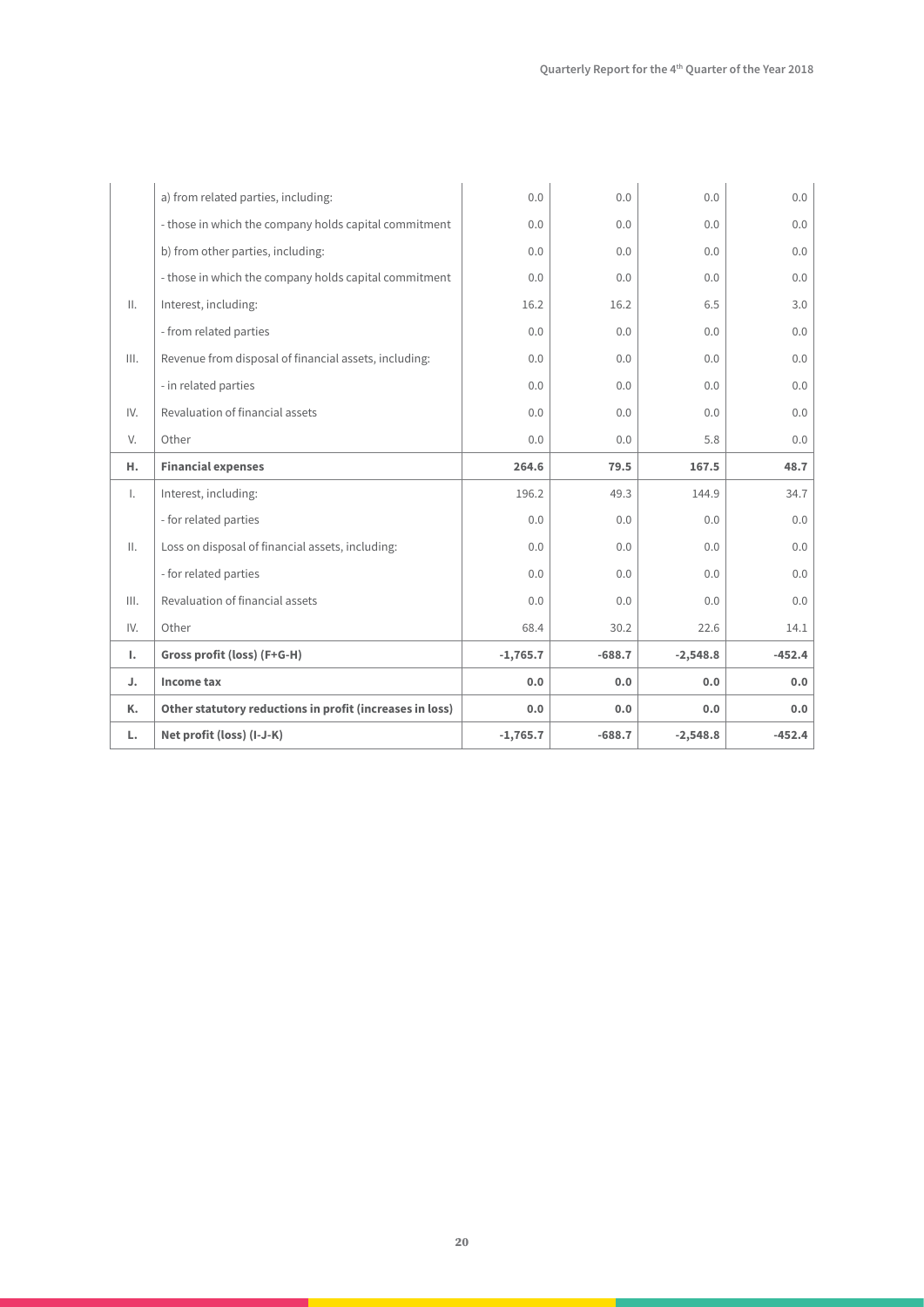## <span id="page-21-0"></span>8.4 Cash flow statement

| (in '000 PLN) |                                                  | <b>Cum. 2018</b>                                                               | <b>IVQ 2018</b> | <b>Cum. 2017</b> | <b>IVQ 2017</b> |          |
|---------------|--------------------------------------------------|--------------------------------------------------------------------------------|-----------------|------------------|-----------------|----------|
| А.            |                                                  | Cash flow from operating activities - indirect method                          |                 |                  |                 |          |
| Ι.            |                                                  | Net profit (loss)                                                              | $-1,765.7$      | $-688.7$         | $-2,548.8$      | $-452.4$ |
| н.            | <b>Total adjustments</b>                         |                                                                                | $-2,350.0$      | $-1,196.4$       | $-1,162.5$      | $-416.2$ |
|               | 1.                                               | Amortisation and depreciation                                                  | 1,048.0         | 258.0            | 1,716.0         | 264.3    |
|               | 2.                                               | Profit (loss) from differences of exchange rates                               | 0.0             | 0.0              | 0.0             | 0.0      |
|               | 3.                                               | Interest and profit sharing (dividend)                                         | 179.2           | 33.1             | 76.2            | $-41.0$  |
|               | 4.                                               | Profit (loss) on investment activities                                         | 0.0             | 0.0              | 0.0             | 0.0      |
|               | 5.                                               | Change in provisions                                                           | $-54.8$         | $-131.9$         | 48.2            | $-18.8$  |
|               | 6.                                               | Changes in inventory                                                           | $-19.9$         | $-19.9$          | 311.5           | 65.2     |
|               | 7.                                               | Change in the balance of receivables                                           | $-434.0$        | 65.2             | 225.9           | 402.4    |
|               | 8.                                               | Change in short-term liabilities excluding credits<br>and loans                | 238.3           | $-207.9$         | 247.6           | 17.6     |
|               | 9.                                               | Change in prepayments and accruals                                             | 3,427.6         | 5,541.4          | $-3,344.9$      | $-662.7$ |
|               | 10.                                              | Other adjustments                                                              | $-6,734.3$      | $-6,734.3$       | $-443.1$        | $-443.1$ |
| Ш.            | Net cash flow from operating activities (I+/-II) |                                                                                | $-4, 115.6$     | $-1,885.1$       | $-3,711.3$      | $-868.6$ |
| В.            |                                                  | <b>Cash flows from investment activities</b>                                   | 0.0             | 0.0              | 0.0             | 0.0      |
| Ι.            | <b>Inflows</b>                                   |                                                                                | 16.2            | 16.2             | 3.0             | 3.0      |
|               | 1.                                               | Disposal of intangible and legal assets, tangible<br>fixed assets              | 0.0             | 0.0              | 0.0             | 0.0      |
|               | 2.                                               | Disposal of investments in real property and in<br>intangible and legal assets | 0.0             | 0.0              | 0.0             | 0.0      |
|               | 3.                                               | From financial assets, including:                                              | 16.2            | 16.2             | 3.0             | 3.0      |
|               |                                                  | a) in related parties                                                          | 0.0             | 0.0              | 0.0             | 0.0      |
|               |                                                  | - disposal of financial assets                                                 | 0.0             | 0.0              | 0.0             | 0.0      |
|               |                                                  | - dividends and profit sharing                                                 | 0.0             | 0.0              | 0.0             | 0.0      |
|               |                                                  | - repayment of granted long-term loans                                         | 0.0             | 0.0              | 0.0             | 0.0      |
|               |                                                  | - interest                                                                     | 0.0             | 0.0              | 0.0             | 0.0      |
|               |                                                  | - other inflows from financial assets                                          | 0.0             | 0.0              | 0.0             | 0.0      |
|               |                                                  | b) in other parties                                                            | 16.2            | 16.2             | 3.0             | 3.0      |
|               |                                                  | - disposal of financial assets                                                 | 0.0             | 0.0              | 0.0             | 0.0      |
|               |                                                  | - dividends and profit sharing                                                 | 0.0             | 0.0              | 0.0             | 0.0      |
|               |                                                  | - repayment of granted long-term loans                                         | 0.0             | 0.0              | 0.0             | 0.0      |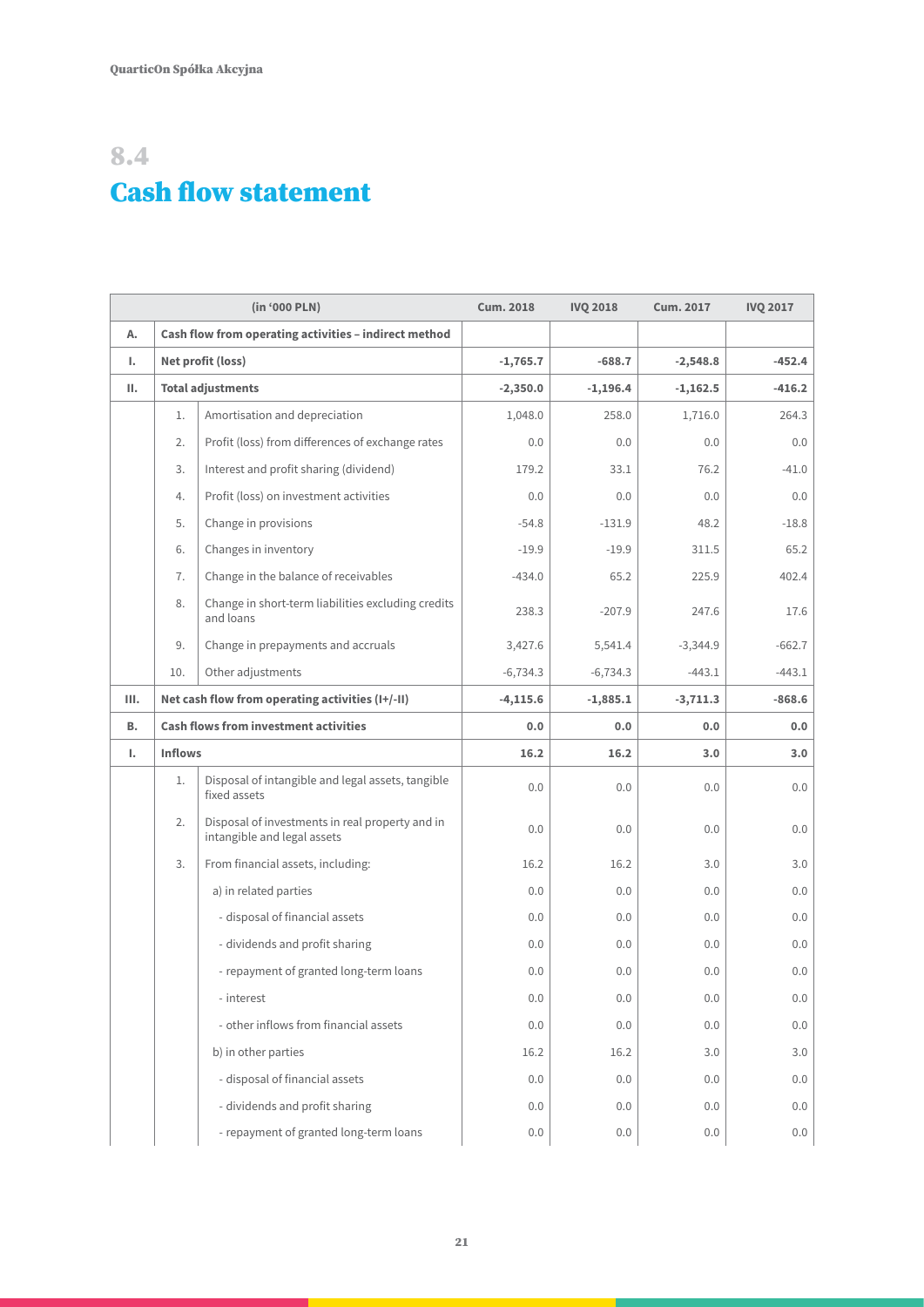|    |                                             | - interest                                                                                               | 16.2    | 16.2  | 3.0     | 3.0     |
|----|---------------------------------------------|----------------------------------------------------------------------------------------------------------|---------|-------|---------|---------|
|    |                                             | - other inflows from financial assets                                                                    | 0.0     | 0.0   | 0.0     | 0.0     |
|    | 4.                                          | Other inflow from investment activities                                                                  | 0.0     | 0.0   | 0.0     | 0.0     |
| н. | <b>Outflows</b>                             |                                                                                                          | 0.0     | 0.0   | 37.5    | 2.0     |
|    | 1.                                          | Purchase of intangible and legal assets, tangible<br>fixed assets                                        | 0.0     | 0.0   | 37.5    | 2.0     |
|    | 2.                                          | Investment in real property, intangible and legal<br>assets                                              | 0.0     | 0.0   | 0.0     | 0.0     |
|    | 3.                                          | For financial assets, including:                                                                         | 0.0     | 0.0   | 0.0     | 0.0     |
|    |                                             | a) in related parties                                                                                    | 0.0     | 0.0   | 0.0     | 0.0     |
|    |                                             | - purchase of financial assets                                                                           | 0.0     | 0.0   | 0.0     | 0.0     |
|    |                                             | - long-term loans granted                                                                                | 0.0     | 0.0   | 0.0     | 0.0     |
|    |                                             | b) in other entities                                                                                     | 0.0     | 0.0   | 0.0     | 0.0     |
|    |                                             | - purchase of financial assets                                                                           | 0.0     | 0.0   | 0.0     | 0.0     |
|    |                                             | - long-term loans granted                                                                                | 0.0     | 0.0   | 0.0     | 0.0     |
|    | 4.                                          | Other outflows from investment activities                                                                | 0.0     | 0.0   | 0.0     | 0.0     |
| Ш. |                                             | Net cash flows from investment activities (I-II)                                                         | 16.2    | 16.2  | $-34.5$ | 1.0     |
| C. | <b>Cash flows from financial activities</b> |                                                                                                          | 0.0     | 0.0   | 0.0     | 0.0     |
|    |                                             |                                                                                                          |         |       | 6,750.0 |         |
| Ι. | <b>Inflows</b>                              |                                                                                                          | 8,726.1 | 150.0 |         | 2,000.0 |
|    | 1.                                          | Net inflows from issuance of shares and other<br>capital instruments and from capital contribu-<br>tions | 7,226.1 | 0.0   | 3,400.0 | 0.0     |
|    | 2.                                          | Credits and loans                                                                                        | 1,500.0 | 150.0 | 2,350.0 | 2,000.0 |
|    | 3.                                          | Issuance of debt securities                                                                              | 0.0     | 0.0   | 1,000.0 | 0.0     |
|    | 4.                                          | Other inflows from financial activities                                                                  | 0.0     | 0.0   | 0.0     | 0.0     |
| н. | <b>Outflows</b>                             |                                                                                                          | 993.7   | 965.0 | 3,869.7 | 1,426.4 |
|    | 1.                                          | Purchase of own shares (stocks)                                                                          | 0.0     | 0.0   | 0.0     | 0.0     |
|    | 2.                                          | Dividend and payments to stockholders                                                                    | 0.0     | 0.0   | 0.0     | 0.0     |
|    | 3.                                          | Profit distribution liabilities other than profit<br>distribution payments to stockholders               | 0.0     | 0.0   | 0.0     | 0.0     |
|    | 4.                                          | Repayment of credits and loans                                                                           | 900.0   | 900.0 | 850.0   | 350.0   |
|    | 5.                                          | Redemption of debt securities                                                                            | 0.0     | 0.0   | 2,900.0 | 1,000.0 |
|    | 6.                                          | Payment of other financial liabilities                                                                   | 0.0     | 0.0   | 0.0     | 0.0     |
|    | 7.                                          | Payment of liabilities arising from financial<br>leases                                                  | 0.0     | 0.0   | 0.0     | 0.0     |
|    | 8.                                          | Interest                                                                                                 | 93.7    | 65.0  | 119.7   | 76.4    |
|    | 9.                                          | Other outflows from financial activities                                                                 | 0.0     | 0.0   | 0.0     | 0.0     |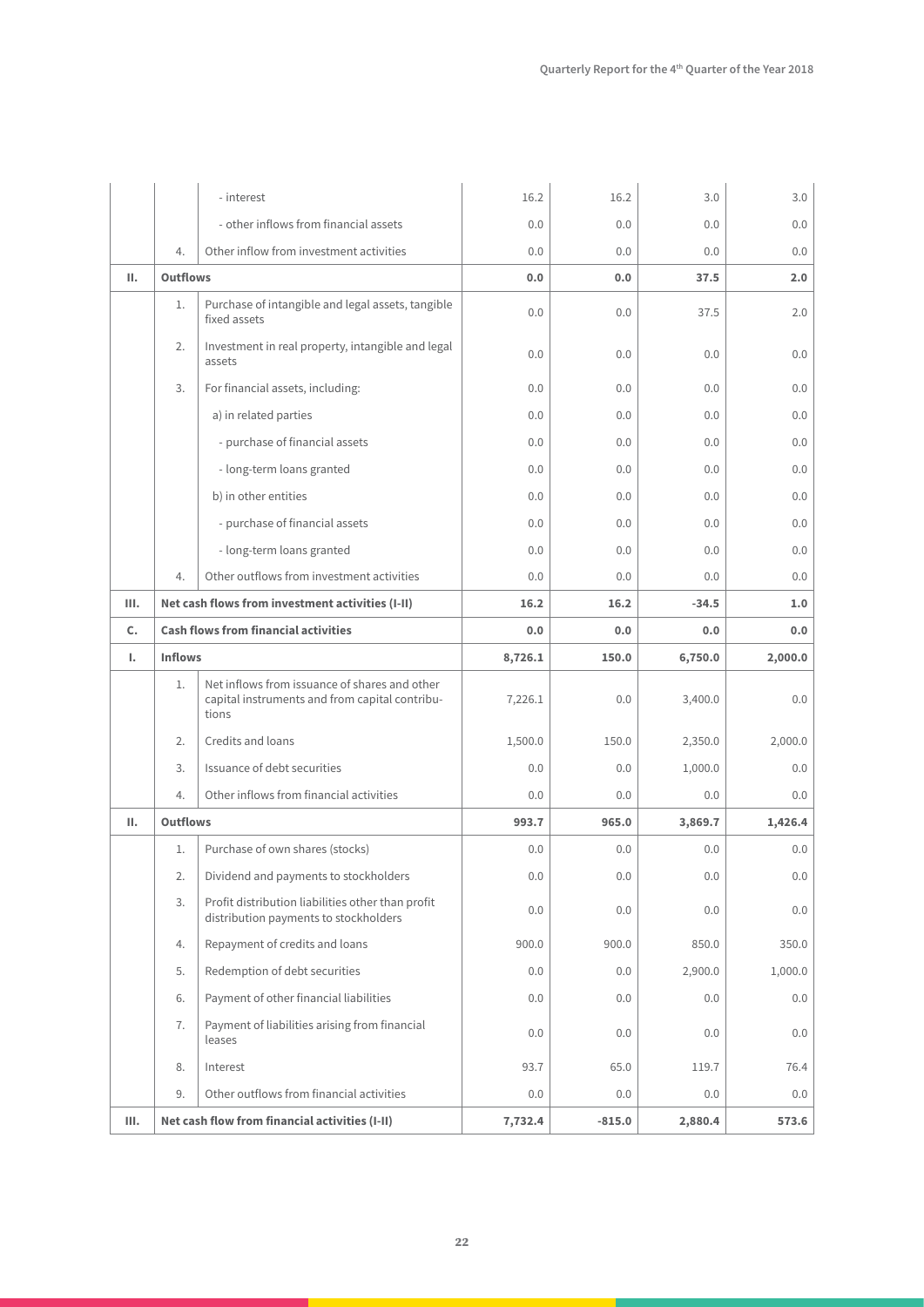| D. | Total net cash flows (A.III+/-B.III+/-C.III) |                                            | 3,633.0 | $-2,683.9$ | $-865.4$ | $-294.0$ |
|----|----------------------------------------------|--------------------------------------------|---------|------------|----------|----------|
| Е. | Balance sheet change in cash, including:     |                                            | 3,633.0 | $-2,683.9$ | $-865.4$ | $-294.0$ |
|    | ۰.                                           | change in cash due to exchange differences | 0.0     | 0.0        | 0.0      | 0.0      |
| F. |                                              | <b>Cash opening balance</b>                | 246.0   | 6,562.9    | 1,111.4  | 540.0    |
| G. | Cash closing balance (F+/-D), including:     |                                            | 3,879.0 | 3,879.0    | 246.0    | 246.0    |
|    | $\overline{\phantom{a}}$                     | of limited disposability                   | 0.0     | 0.0        | 0.0      | 0.0      |

## <span id="page-23-0"></span>8.5 Statement of changes in equity

| (in '000 PLN) |                                |                                                  | As of<br>2018-12-31 | As of<br>2017-12-31 |
|---------------|--------------------------------|--------------------------------------------------|---------------------|---------------------|
| $\mathbf{L}$  | Opening balance of equity (OB) |                                                  | 4,740.9             | 4,351.2             |
|               |                                | a) changes in accounting principles              | 0.0                 | 0.0                 |
|               |                                | b) corrections of basic errors                   | 0.0                 | 0.0                 |
|               |                                | c) capital increases                             | 0.0                 | 0.0                 |
| I.a.          |                                | Opening balance of equity (OB) after adjustments | 4,740.9             | 4,351.2             |
|               | 1.                             | <b>Opening balance of share capital</b>          | 106.7               | 73.9                |
|               |                                | 1.2. Closing balance of share capital            | 123.5               | 106.7               |
|               | 2.                             | Opening balance of called up share capital       | 0.0                 | 0.0                 |
|               |                                | 2.1. Changes in called up share capital          | 0.0                 | 0.0                 |
|               |                                | a) increase (due to)                             | 0.0                 | 0.0                 |
|               |                                | - called up share capital not paid               | 0.0                 | 0.0                 |
|               |                                | b) decrease (due to)                             | 0.0                 | 0.0                 |
|               |                                | 2.2. Closing balance of called up share capital  | 0.0                 | 0.0                 |
|               | 3.                             | <b>Opening balance of own shares</b>             | 0.0                 | 0.0                 |
|               |                                | 3.1. Increase in own shares                      | 0.0                 | 0.0                 |
|               |                                | 3.2. Closing balance of own shares               | 0.0                 | 0.0                 |
|               | 4.                             | Opening balance of supplementary capital         | 10,880.2            | 7,498.8             |
|               |                                | 4.1. Changes in supplementary capital            | 7,209.2             | 3,381.3             |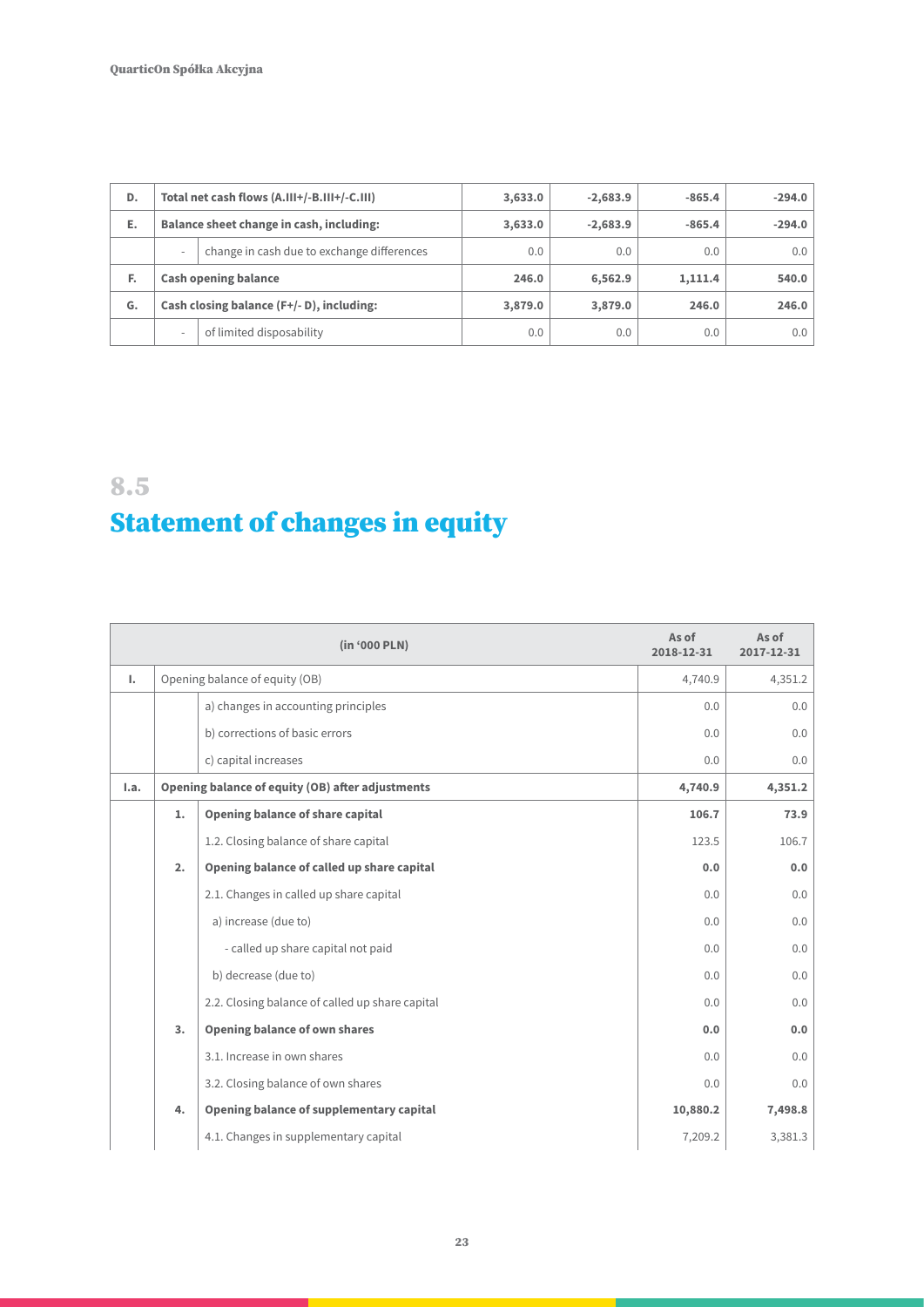|    |    | 4.2. Closing balance of supplementary capital                                           | 18,089.3   | 10,880.2   |
|----|----|-----------------------------------------------------------------------------------------|------------|------------|
|    | 5. | <b>Opening balance of revaluation reserve</b>                                           | 0.0        | 0.0        |
|    |    | 5.1. Changes in revaluation reserve                                                     | 0.0        | 0.0        |
|    |    | 5.2. Closing balance of revaluation reserve                                             | 0.0        | 0.0        |
|    | 6. | Opening balance of other reserve capitals                                               | 0.0        | 0.0        |
|    |    | 6.1. Changes in other reserve capitals                                                  | 0.0        | 0.0        |
|    |    | 6.2. Closing balance of other reserve capitals                                          | 0.0        | 0.0        |
|    | 7. | Opening balance of previous years' profit (loss)                                        | $-3,697.1$ | $-3,235.6$ |
|    |    | 7.1. Opening balance of previous years' profit                                          | 0.0        | 0.0        |
|    |    | a) changes of adopted accounting principles                                             | 0.0        | 0.0        |
|    |    | b) adjustments of fundamental errors                                                    | 0.0        | 0.0        |
|    |    | 7.2. Opening balance of previous years' profit after reconciliation to comparable data  | 0.0        | 0.0        |
|    |    | 7.3. Closing balance of previous years' profit                                          | 0.0        | 0.0        |
|    |    | 7.4. Opening balance of previous years' loss                                            | $-3,697.1$ | $-3,235.6$ |
|    |    | a) changes of adopted accounting principles                                             | 0.0        | 0.0        |
|    |    | b) adjustments of fundamental errors                                                    | 0.0        | $-461.5$   |
|    |    | 7.5. Opening balance of previous years' loss after reconciliation to comparable<br>data | $-3,697.1$ | $-3,697.1$ |
|    |    | 7.6. Closing balance of previous years' loss                                            | $-6,245.9$ | $-3,697.1$ |
|    |    | 7.7. Closing balance of previous years' profit (loss)                                   | $-6,245.9$ | $-3,697.1$ |
|    | 8. | <b>Net result</b>                                                                       | $-1,765.7$ | $-2,548.8$ |
|    |    | a) net profit                                                                           | 0.0        | 0.0        |
|    |    | b) net loss                                                                             | $-1,765.7$ | $-2,548.8$ |
|    |    | c) write-offs on profit                                                                 | 0.0        | 0.0        |
| н. |    | <b>Closing balance of equity (CB)</b>                                                   | 10,201.3   | 4,740.9    |
| Ш. |    | Equity including proposed profit distribution (loss coverage)                           | 10,201.3   | 4,740.9    |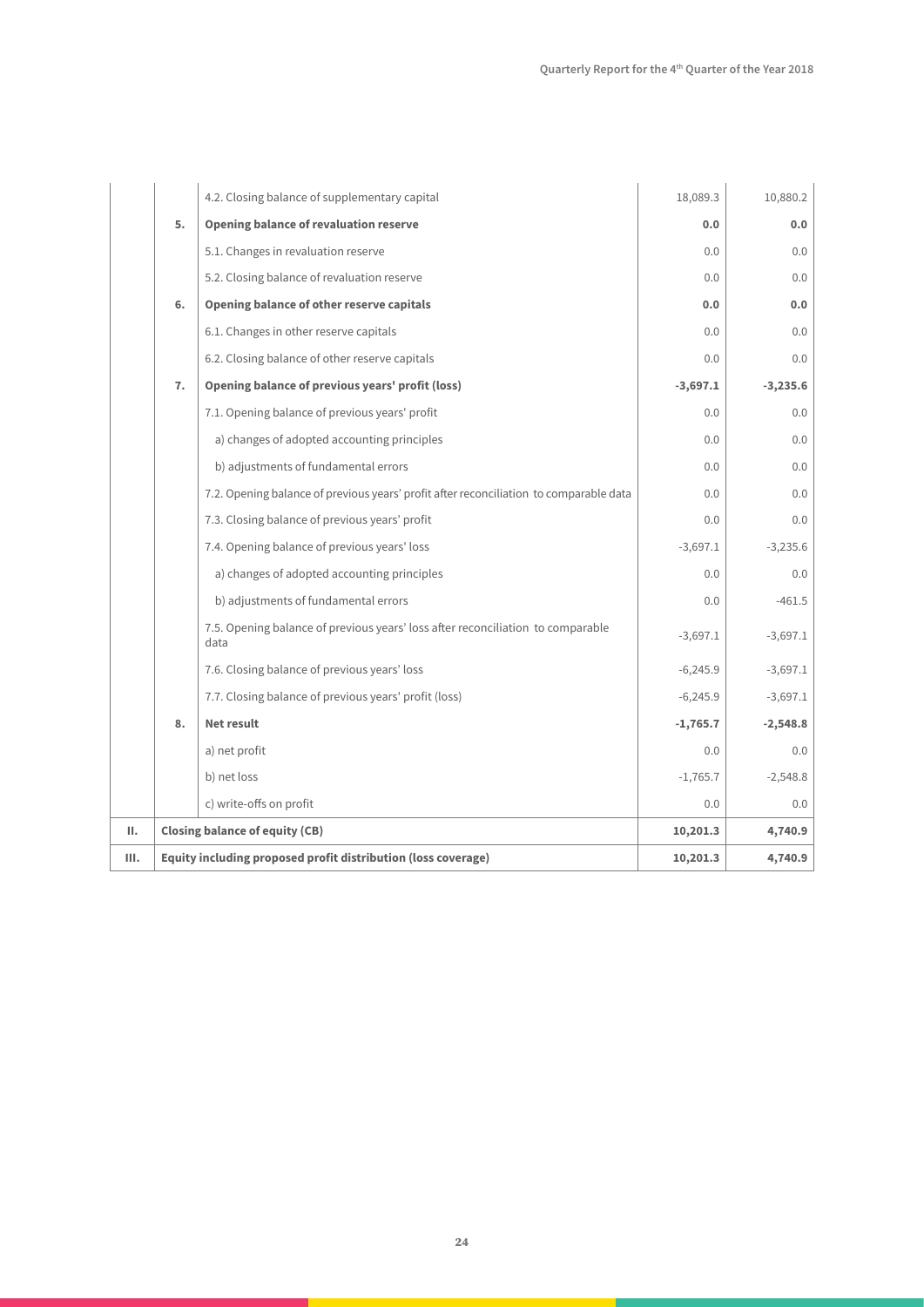## <span id="page-25-0"></span>8.6 Additional information (4 quarter of 2018)

Sales structure:

| (in '000.PLN)                  | 2018/10/01-2018/12/31 | 2017/10/01-2017/12/31 |
|--------------------------------|-----------------------|-----------------------|
| Revenue from sales of products | 1,315.2               | 1,101.1               |
| - in Poland                    | 971.5                 | 888.6                 |
| - other countries              | 343.7                 | 212.5                 |

Investments:

| (in '000.PLN)           | 2018/10/01-2018/12/31 | 2017/10/01-2017/12/31 |
|-------------------------|-----------------------|-----------------------|
| R&D Investment Offset I | 976.1                 | 667.7                 |

P&L Statement: Other operating revenues contain release of provisions from previous years. Other operating expenses contain (revaluation of non-financial assets item) write-off of uncollectable receivables and in the 'other item' contains the write-off of unsettled accounts from previous years.

**Balance sheet:** due to completed of major R&D project, the total amount of R&D investment collected on the long-term prepayments were transferred to intangible & legal assets into the "R&D expenses" item.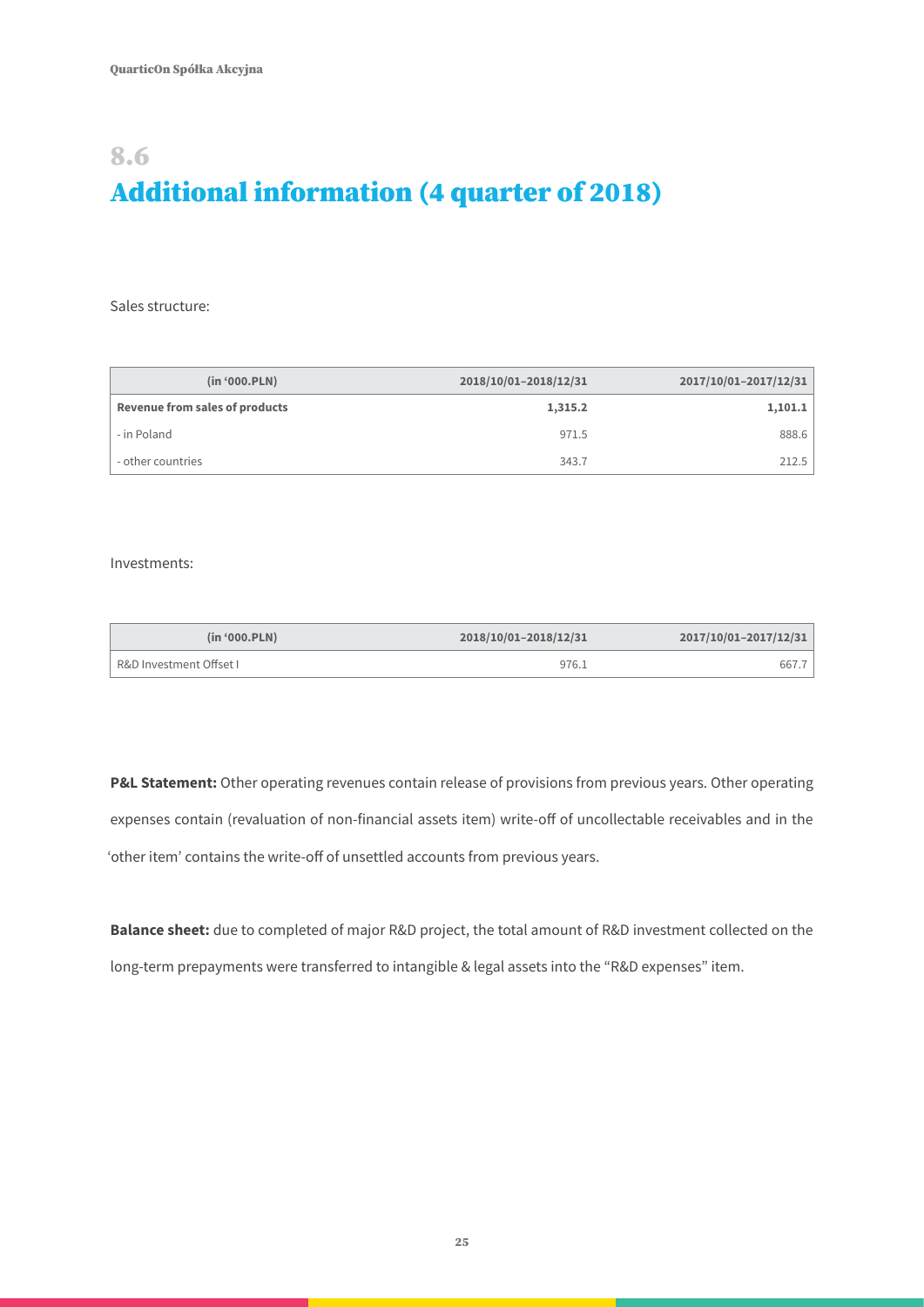## <span id="page-26-0"></span>8.7 Principles adopted for drawing up of the financial statement

Accounting books of the Company are being kept in accordance to the provision of the Accounting Act of 29<sup>th</sup> September 1994.

#### Tangible and intangible assets

Tangible and intangible assets are being valued at purchase costs lowered by depreciation and impairment write-offs.

Price of acquiring fixed assets includes also servicing costs of liabilities incurred for funding them for the period of assembly and adaptation, as well as exchange rate differences lowered by revenue from that asset. The price of a fixed asset is increased by its improvements consisting in rebuilding, modernisation and extension that make its use value higher than it was at the moment of putting into use.

Leased fixed assets put into use on a basis of leasing agreement are included into fixed assets, if the agreement complies with conditions stipulated in Art. 3 section 4 of the Accounting Act.

In case of liquidation, withdraw from service or other events causing loss of value of a fixed asset or an item of intangible and legal assets, a write-off is being carried out revaluating its value into other operating expenses. If the reason for the asset impairment write-off ceases, value equal to the entire asset or its constituent part previously wrote-off increases the value of an asset and is included respectively into other operating revenue.

Depreciation is being carried out with use of the straight-line method, established individually for each intangible and legal asset. Standard depreciation period and annual depreciation rate are established with useful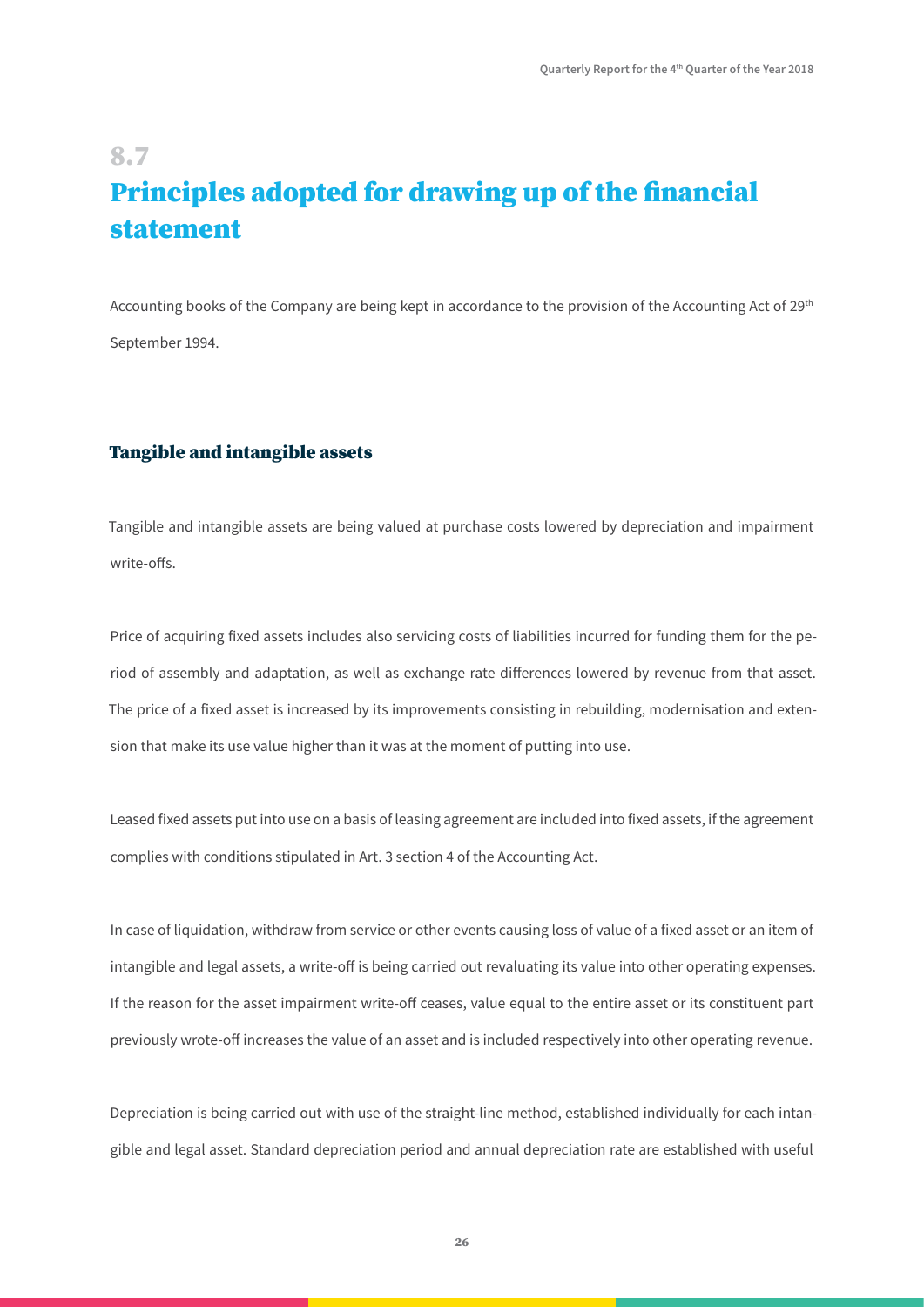economic life of an asset taken into account. Correctness of adopted periods and rates is verified periodically. Non-property assets with initial value below PLN 3 500,00 are written-off once, in the month they are put into use.

Capital work in progress is valued in the amount of total direct costs of acquiring, lowered by impairment write-offs.

Capital work in progress is not depreciated until it is finished and put into use.

#### Investments

Investments cover assets acquired from economical benefits caused by increase in value of these assets, revenue acquired from them in form of interest, dividends (share in profit) or other benefits, including trade transactions. In particular, investments are financial assets, real estate and intangible assets that are not used by the Company, but were acquired for the purpose of these benefits.

Real estate and intangible and legal assets included into investments are valued in accordance to the principles for valuing fixed assets and intangible and legal assets.

Shares in subsidiaries are valued in accordance to purchase price with possible impairment taken into account.

#### Receivables

Receivables are valued in the amount due, with observation of conservative valuation principle and presented in their net value (lowered by impairment write-downs).

27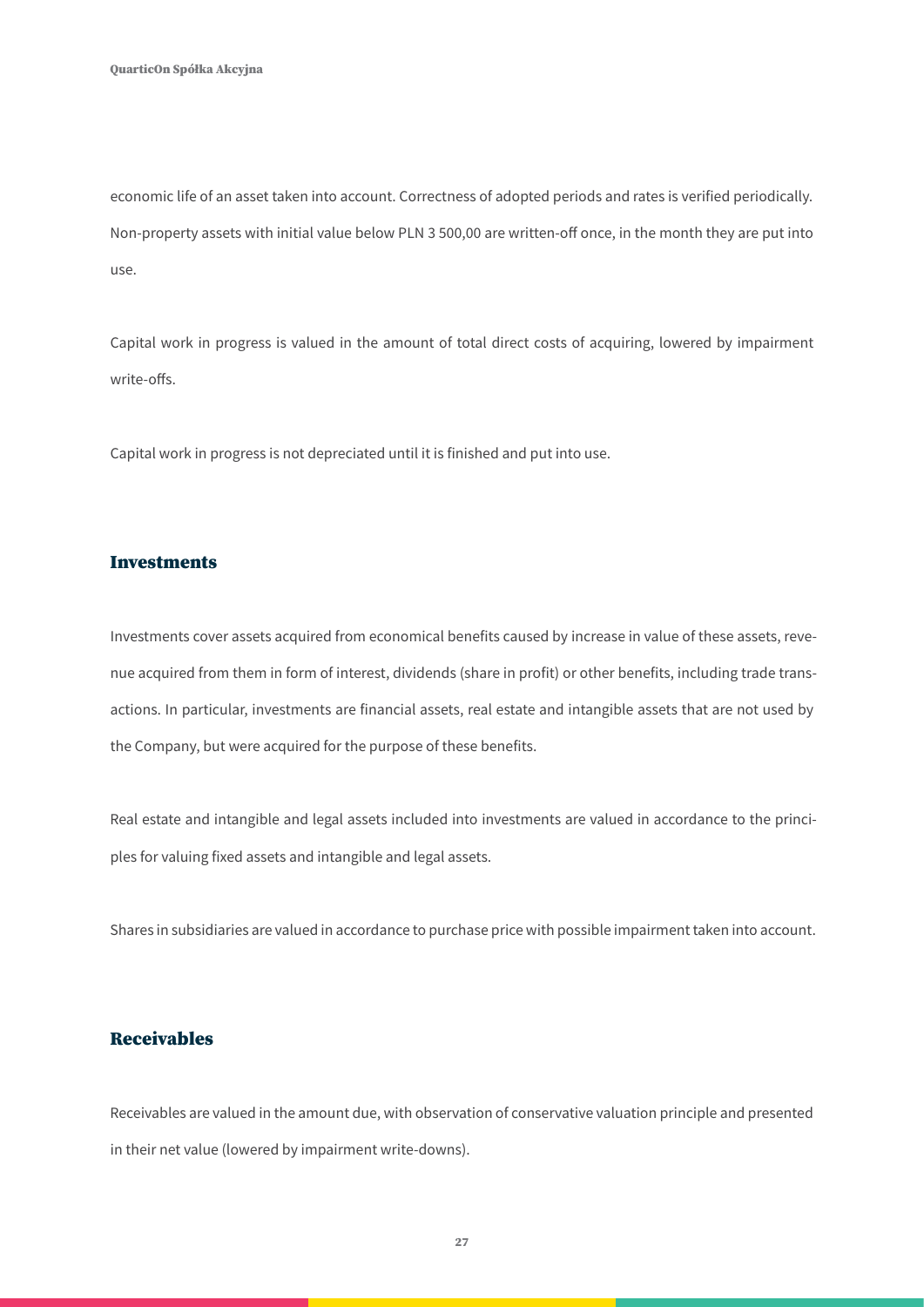Value of receivables is subject to periodic revision, taking into account the probability for it being paid through an impairment write-off. Impairment write-offs are also being made for receivables brought to court. Impairment write-offs are included respectively to other operating or financial expenses in dependence of the type of receivable the write-off concerns.

Extinguished, expired or uncollectible (bad) debts lower the previous write-offs lower. If there were no writeoffs for a given extinguished, expired or uncollectible (bad) debt, a write-off is made directly in other operating costs.

#### Inventory

The value of the inventory is calculated on the basis of purchase price, while rotation is valued with use of the FIFO principle.

In the balance, inventory is presented at its net value, i.e. lowered by the value of write-downs caused by it being valued in accordance to its net sales value.

### Cash and cash equivalents

Cash in bank and at hand is valued in accordance to its nominal value.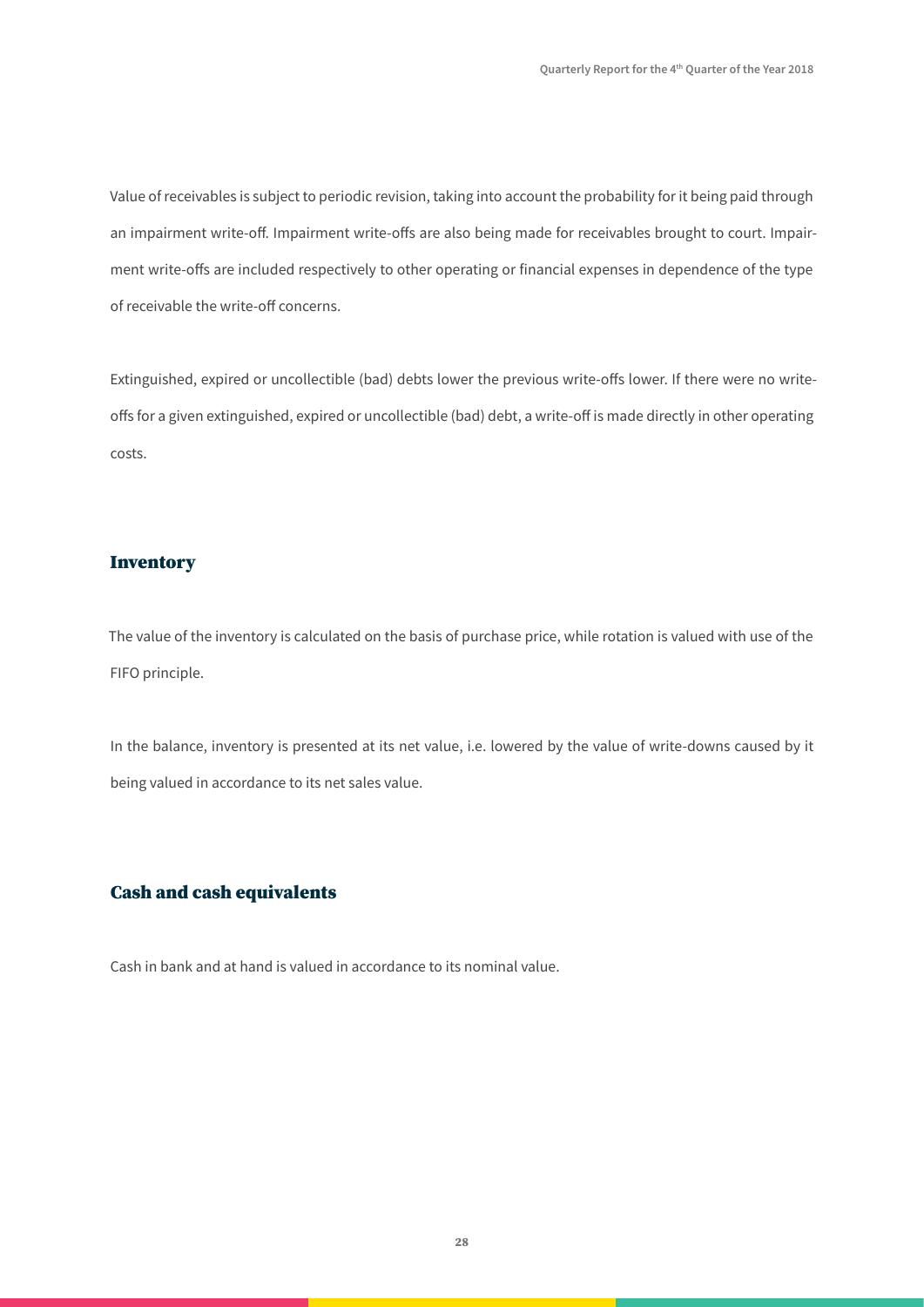#### Prepayments and accruals

Prepayments are being presented in relation to costs incurred that concern the future reporting periods.

Accruals are being presented in the value of probable debts in the current reporting period, caused in particular:

- by payments made for the benefit of the unit by its trade partners, if the debt value can be realistically valued,
- by obligations related to current activity, future payments to unknown parties that can be estimated despite the fact that the day when liability will arise is not known yet, including warranty repairs and statutory warranty for long life products sold.

#### **Equity**

Equity is presented in the amount indicated in the articles of incorporation and entered into the court register. Declared, but not paid capital contributions are presented as called up share capital not paid.

Supplementary capital is made from additional contributions.

Reserve capital is made from previous years' profit.

### Provisions for liabilities

Provisions for liabilities are presented in their justified, reliably estimated value. These provisions are being made for:

• definite or largely probable future liabilities, the amount of which can be reliably estimated, in particular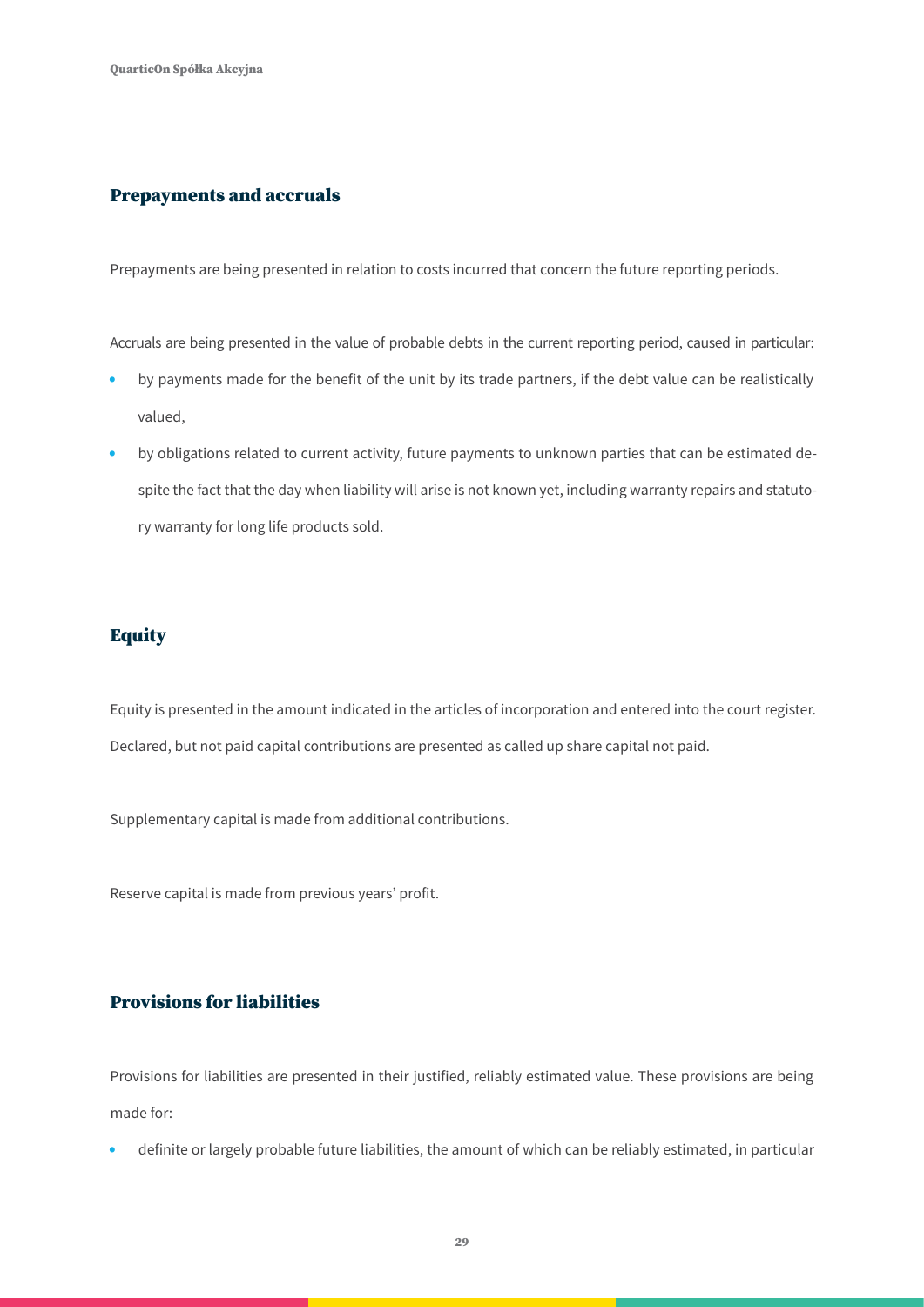for losses from economic transactions in progress, for warranties made, guarantees, credit operations, results of court proceedings in progress;

• retirement and disability packages required by provisions of Art. 92 of the Labour Code. The provision is made in amount basing on the estimated probability of reaching retirement age in a 5-year age ranges.

#### **Liabilities**

Liabilities are being presented in the amount due.

#### Unearned revenue

Unearned revenue is valued in accordance to conservative valuation principle and cover the value of funds received or due from trade partners to be paid in future reporting periods.

### Deferred income tax

The company stopped estimating assets due to deferred income tax, because the difference between the gross financial result and tax base – after eliminating the so-called fixed differences – is minimal.

#### Revenue recognition

Sales revenue is recognised in the moment the goods are supplied or the service is provided. Sale present the net value, i.e. not considering VAT and any rebates granted.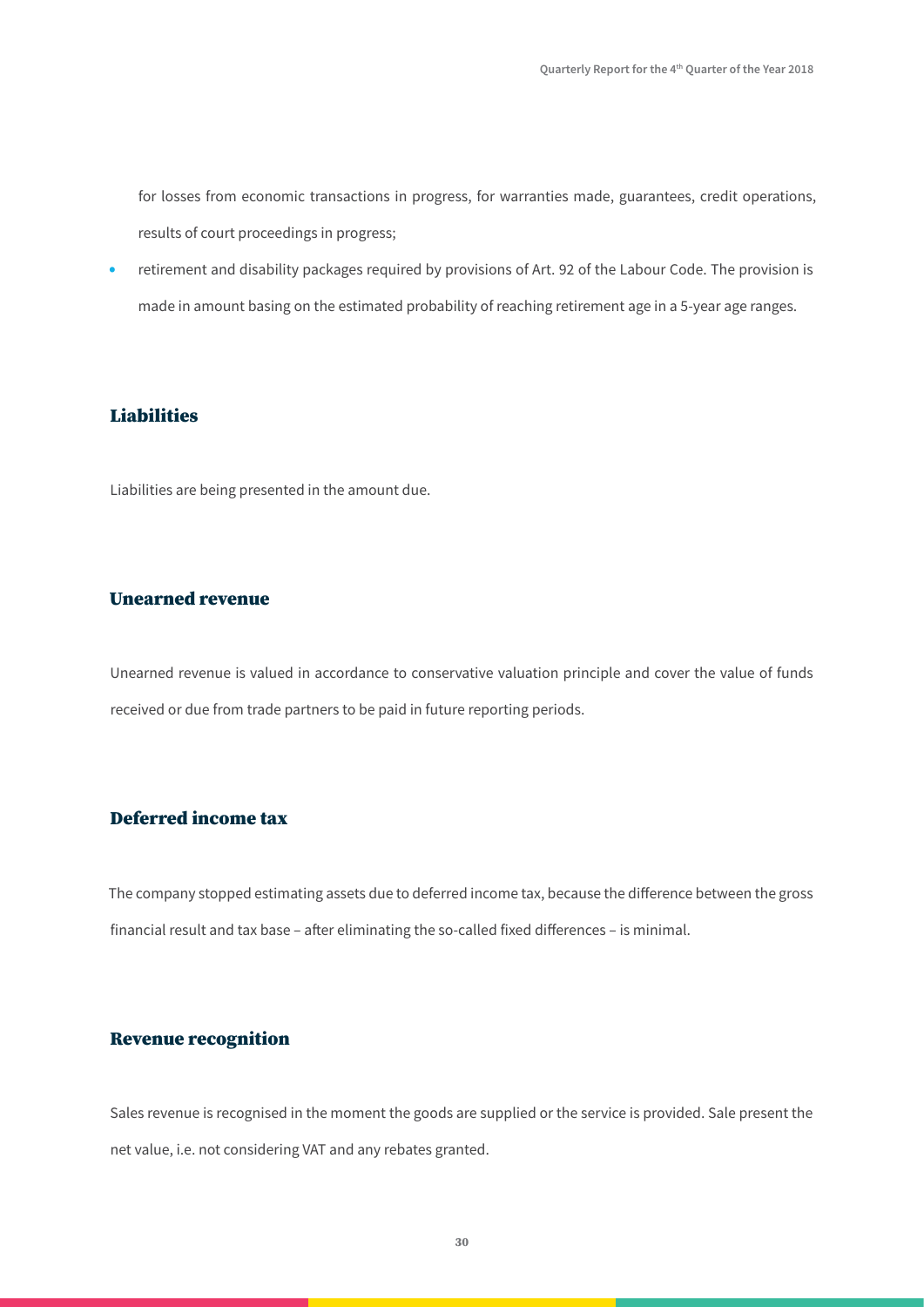#### **Costs**

The costs incurred are presented in the profit and loss account to be compared to revenue in a given period.

### QuarticOn Board:

Paweł Wyborski President of the Board Michał Giergielewicz Member of the Board